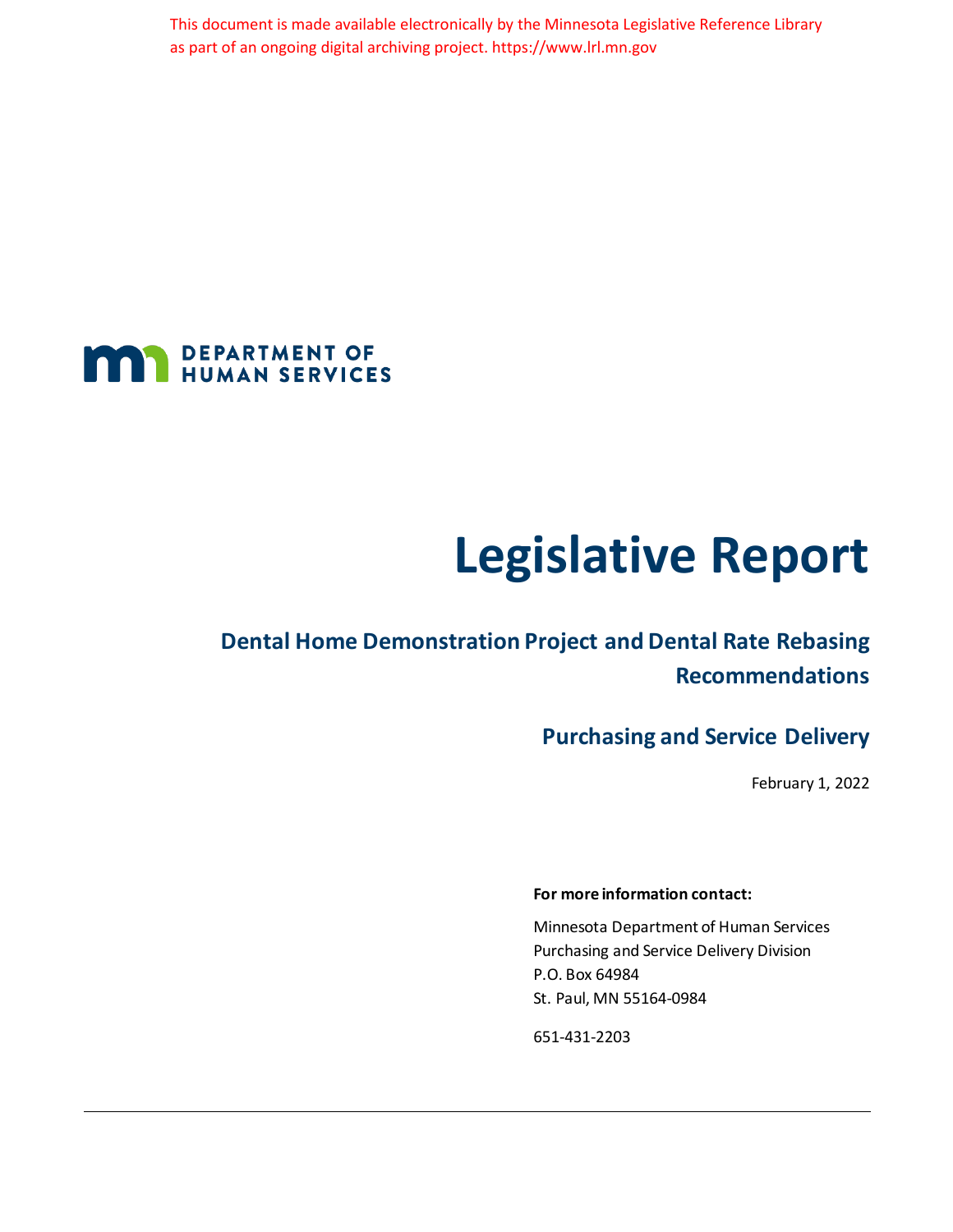

For accessible formats of this information or assistance with additional equal access to human services, write to DHS.info@state.mn.us, call 651-431-2203, or use your preferred relay service. ADA1 (2-18)

Minnesota Statutes, Chapter 3.197, requires the disclosure of the cost to prepare this report. The estimated cost of preparing this report is \$30,000.

*Printed with a minimum of 10 percent post-consumer material. Please recycle.*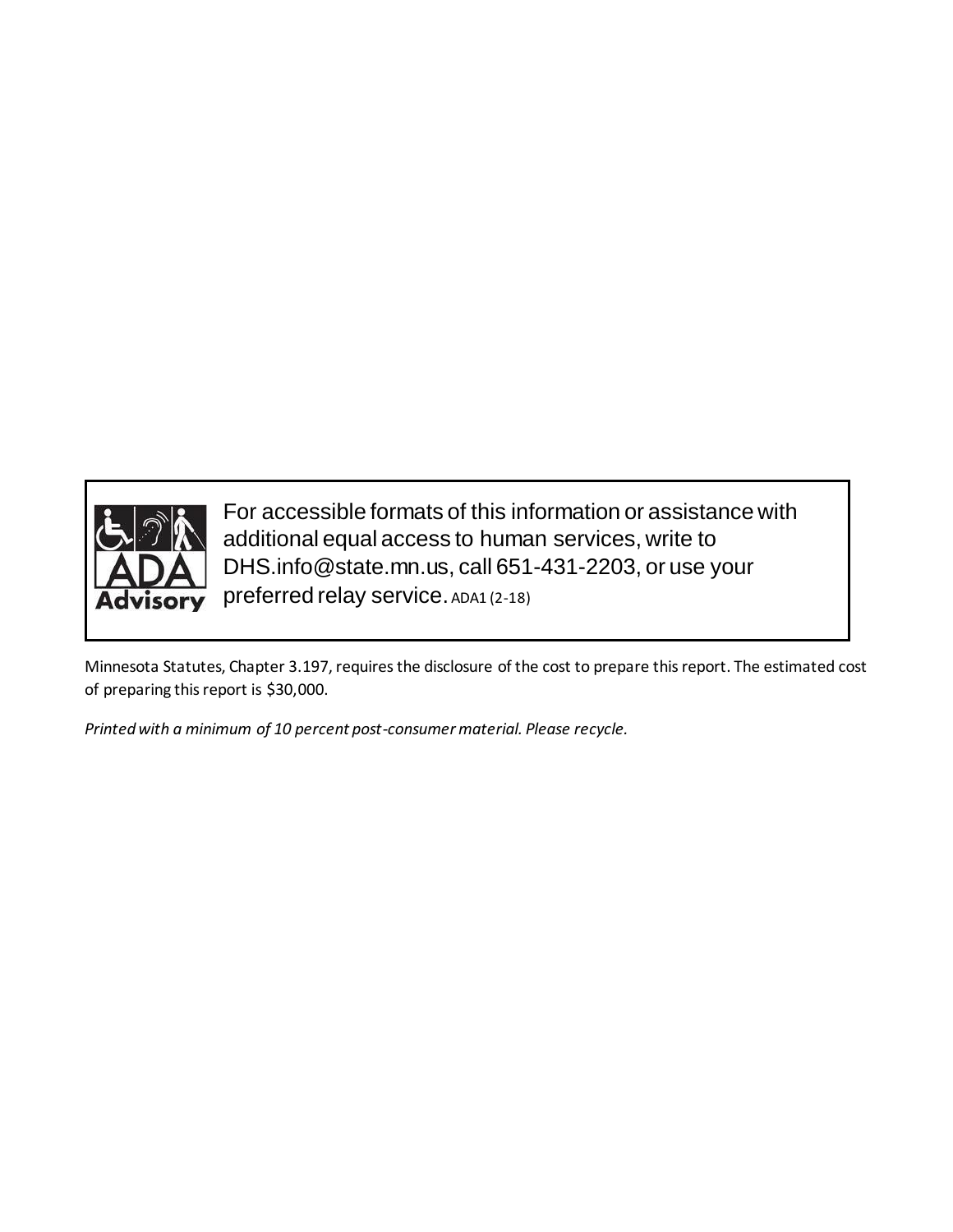## **Contents**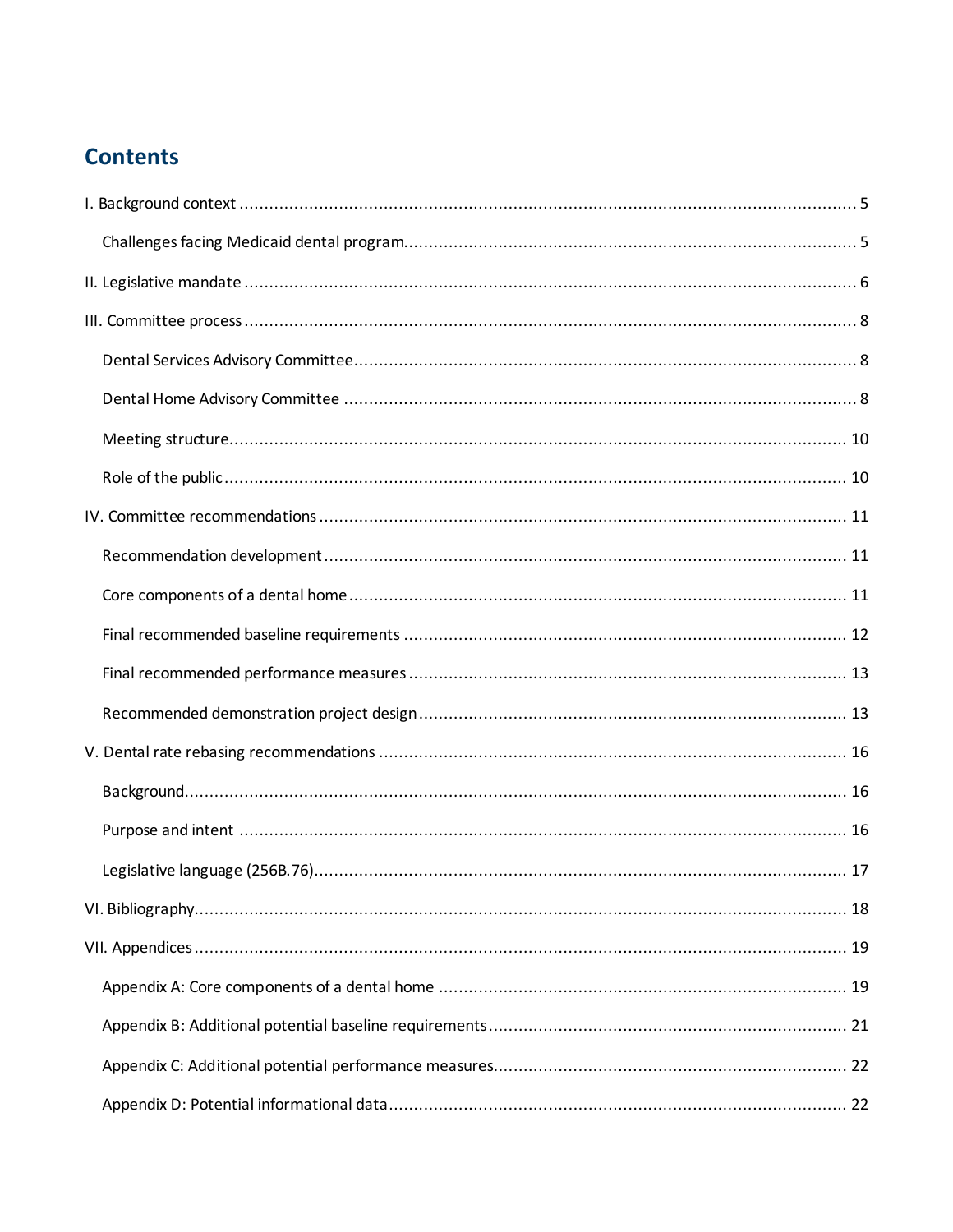|--|--|--|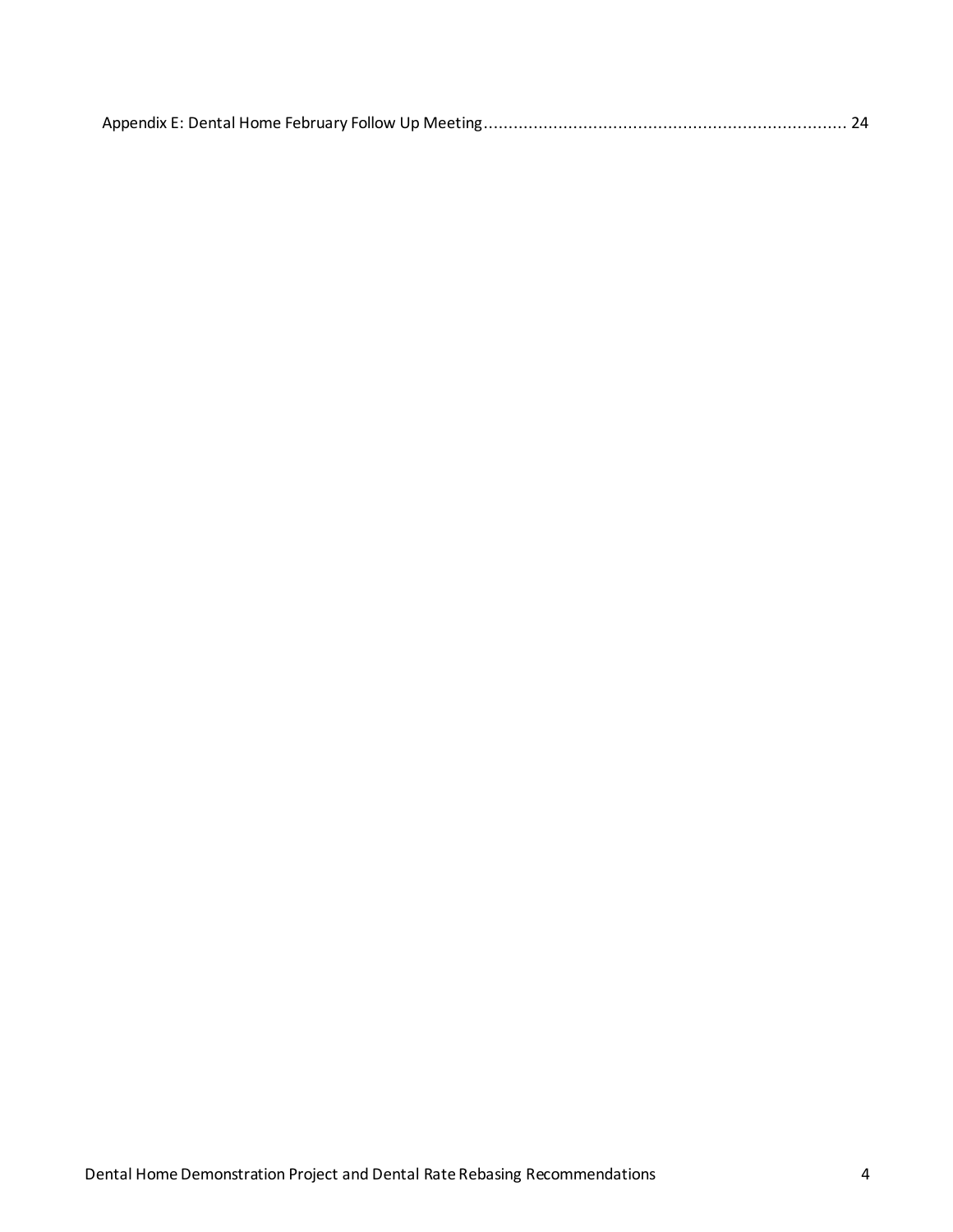## <span id="page-4-0"></span>**I. Background context**

## <span id="page-4-1"></span>**Challenges facing Medicaid dental program**

Access to dental care has historically been a major problem in Minnesota for individuals enrolled in public programs. Individuals in public health care programs experience tooth decay at a greater rate than others. Oral health is correlated with greater risk for other major health conditions including heart disease, diabetes, stroke, and breast cancer. While Minnesotans served by public health care programs have dental coverage, that coverage has not always translated into access to care, as 60 percent of children in the Medical Assistance program did not see a dentist in 2019.

Finding a dentist who accepts public program patients is a known challenge for enrollees. Studies performed by DHS in 2014 and 2015 showed that due to administrative complexity, overall low reimbursement rates, and complex rate structures, many dentists, and particularly small clinics in Greater Minnesota, are discouraged from serving public program enrollees.

Additionally, several other factors impact individuals' ability to access dental care including but not limited to:

- variable access in different regions of the state,
- shortages in dental providers,
- special needs of some participants,
- complexity of the oral health needs of underserved populations, and
- a lack of coordination between oral health and other health services.

Many Medicaid recipients in Minnesota are chronically underserved or not served at all. Without access to needed dental care, individuals seek care in emergency rooms and are often prescribed drugs to manage pain without resolution of the dental issue. Dental providers, educators, and advocates are motivated by a deep concern for patients, whose lives are severely compromised because they have limited or no access to dental care.

While many dedicated providers work to serve Medicaid patients, the need is much greater than current availability. Increasing access to dental care requires supporting the sustainability of existing providers while reaching new providers and experimenting with innovative practice, staffing, and workforce models. In addition, the lack of access experienced by Medicaid patients requires new approaches to patient-centered dental care and advanced treatment capabilities. Dental homes have the potential to provide a framework for high-quality, comprehensive, and coordinated oral health services across clinical and community-based settings.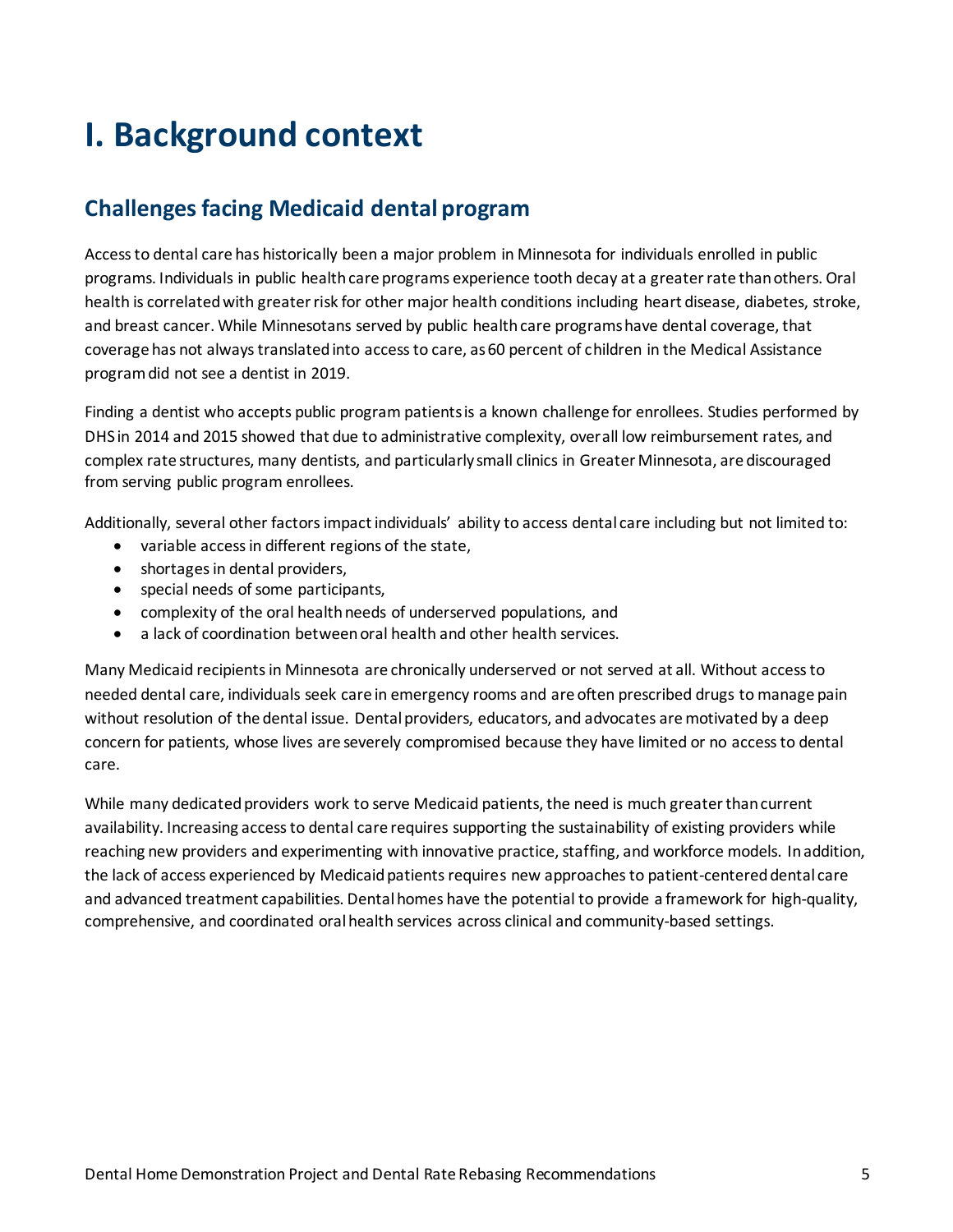## <span id="page-5-0"></span>**II. Legislative mandate**

The 2021 Minnesota Legislature mandated that the Dental Services Advisory Committee (DSAC) design a dental home demonstration project and present recommendations to the legislature and the commissioner of the Minnesota Department of Human Services(DHS). The legislature identified categories of stakeholders to be engaged as part of the process and specified goals of dental homes, including creating incentives for qualified providers that deliver high-quality, patient-centered, comprehensive, and coordinated oral health services.

In addition, the legislature directed DHS to present recommendations on dental rate rebasing consistent with the proposed design of the dental home demonstration project.

This report addresses both legislative mandates. The text of the authorizing legislation is below:

#### **Dental Home Demonstration Project**<sup>1</sup>

1

- a. The Dental Services Advisory Committee, in collaboration with stakeholders, shall design a dental home demonstration project and present recommendations by February 1, 2022, to the commissioner and the chairs and ranking minority members of the legislative committees with jurisdiction over health finance and policy.
- b. The Dental Services Advisory Committee, at a minimum, shall engage with the following stakeholders: the Minnesota Department of Health, the Minnesota Dental Association, the Minnesota Dental Hygienists' Association, the University of Minnesota School of Dentistry, dental programs operated by the Minnesota State Colleges and Universities system, and representatives of each of the following dental provider types serving medical assistance and MinnesotaCare enrollees:
	- 1. private practice dental clinics for which medical assistance and MinnesotaCare enrollees comprise more than 25 percent of the clinic's patient load;
	- 2. private practice dental clinics for which medical assistance and MinnesotaCare enrollees comprise 25 percent or less of the clinic's patient load;
	- 3. nonprofit dental clinics with a primary focus on serving Indigenous communities and other communities of color;
	- 4. nonprofit dental clinics with a primary focus on providing eldercare;
	- 5. nonprofit dental clinics with a primary focus on serving children;
	- 6. nonprofit dental clinics providing services within the seven-county metropolitan area;
	- 7. nonprofit dental clinics providing services outside of the seven-county metropolitan area; and
	- 8. multispecialty hospital-based dental clinics.
- c. The dental home demonstration project shall give incentives for qualified providers that provide highquality, patient-centered, comprehensive, and coordinated oral health services. The demonstration project shall seek to increase the number of new dental providers serving medical assistance and

<sup>1</sup> Laws of Minnesota 2021, 1st Spec. Sess. chapter 13, article 1, section 33.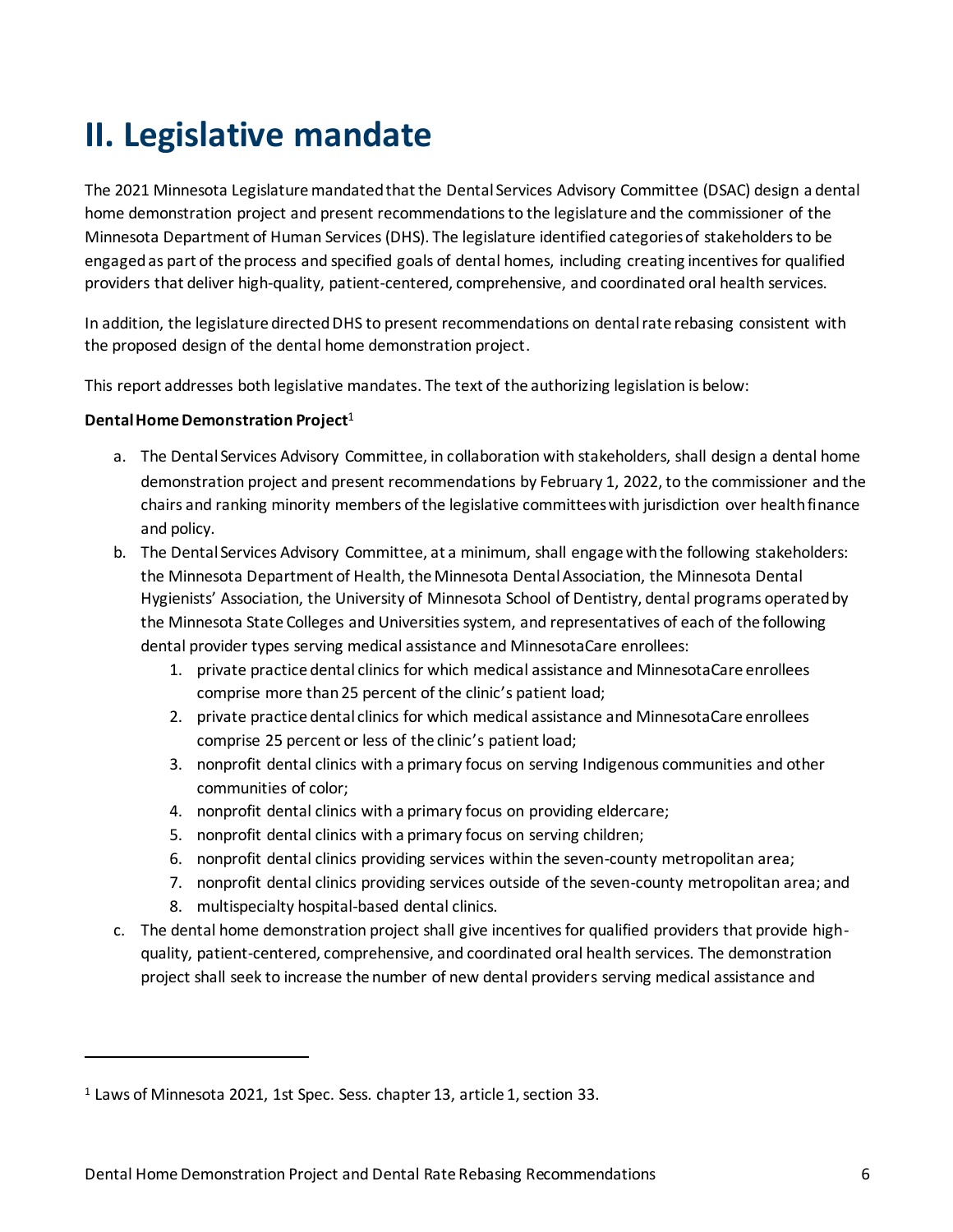MinnesotaCare enrollees and increase the capacity of existing providers. The demonstration project must test payment methods that establish value-based incentives to:

- 1. increase the extent to which current dental providers serve medical assistance and MinnesotaCare enrollees across their lifespan;
- 2. develop service models that create equity and reduce disparities in access to dental services for high-risk and medically and socially complex enrollees;
- 3. advance alternative delivery models of care within community settings using evidence-based approaches and innovative workforce teams; and
- 4. improve the quality of dental care by meeting dental home goals.

### **Dental Rate Rebasing**<sup>2</sup>

1

The commissioner of human services shall present recommendations on dental rate rebasing to the chairs and ranking minority members of the legislative committees with jurisdiction over health and human services finance and policy by February 1, 2022. The recommendations must be consistent with the proposed design of the dental home demonstration project and must address the frequency of rebasing, whether rebasing should incorporate an inflation factor, and other factors relevant to ensuring patient access to dental providers and the delivery of high quality dental care.

<sup>2</sup> Laws of Minnesota 2021, 1st Spec. Sess. chapter 13, article 1, section 38.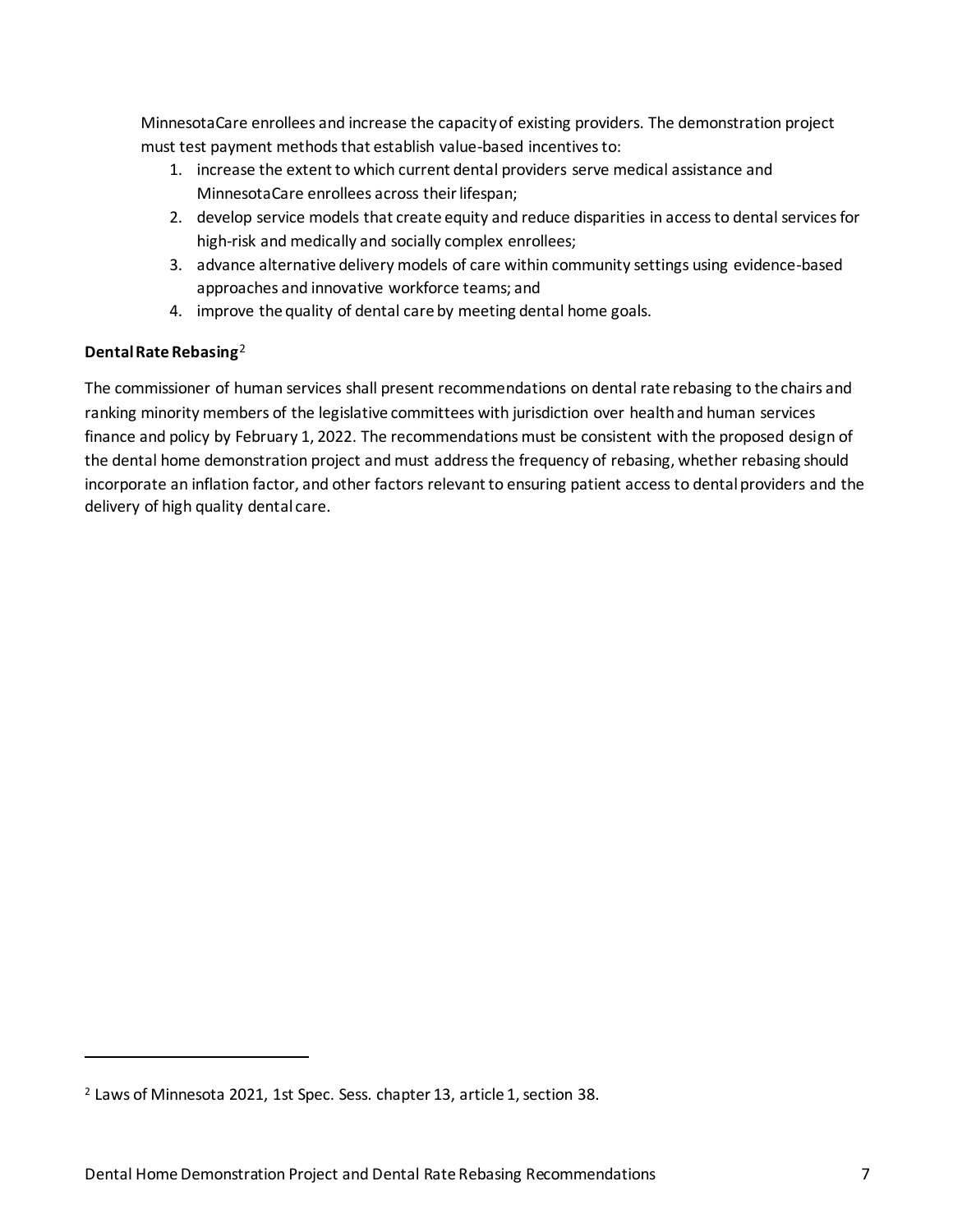## <span id="page-7-0"></span>**III. Committee process**

## <span id="page-7-1"></span>**Dental Services Advisory Committee**

Dental Services Advisory Committee (DSAC) is a subcommittee of DHS's Health Services Advisory Council.<sup>3</sup> DSAC is composed 13 members, including dental providers, representatives from health plans and public health, health researchers, dental education programs, and a Minnesota Health Care Programs (MHCP) health care consumer. The committee provides clinical guidance on the dental care benefits and coverage policies for MHCP.

## <span id="page-7-2"></span>**Dental Home Advisory Committee**

DSAC identified providers and researchers to serve on the Dental Home Advisory Committee (DHAC), a subcommittee of DSAC, based on categories identified in session law. The list of these organizations and each named designee is below.

DHAC held public meetings via Zoom. State agency and community subject matter experts were identified and engaged to participate in the meetings. These subject matter experts brought a wide range of perspectives and experiences.

| <b>Stakeholder Category</b>                    | <b>Committee Member</b> | <b>Affiliation</b>                             |
|------------------------------------------------|-------------------------|------------------------------------------------|
| Minnesota Department of Health                 | Prasida Khanal          | Minnesota Department of Health                 |
| Minnesota Dental Association                   | James Nickman           | Minnesota Dental Association                   |
| Minnesota Dental Hygienists'<br>Association    | Clare Larkin            | Minnesota Dental Hygienists'<br>Association    |
| University of Minnesota School of<br>Dentistry | Sheila Riggs            | University of Minnesota School of<br>Dentistry |

### **DHAC members and affiliations**

1

<sup>3</sup> Minnesota Statutes 2021, section 256B.0625, subdivision 3c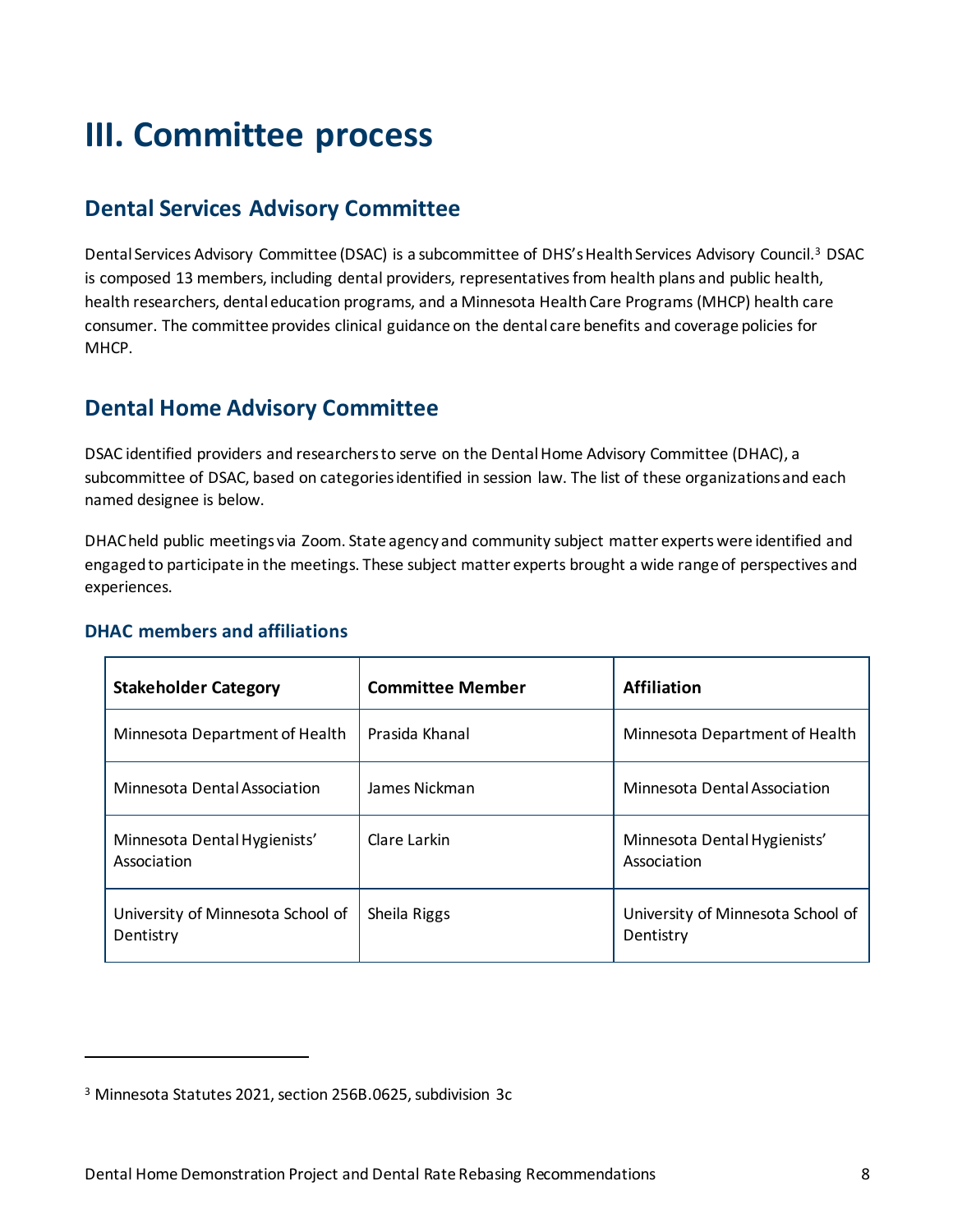| <b>Stakeholder Category</b>                                                                                                                                      | <b>Committee Member</b>  | <b>Affiliation</b>                                          |
|------------------------------------------------------------------------------------------------------------------------------------------------------------------|--------------------------|-------------------------------------------------------------|
| Dental programs operated by the<br>Minnesota State Colleges and<br>Universities system                                                                           | Colleen Brickle          | Minnesota State System Dental<br><b>Education Programs</b>  |
| Private practice dental clinics for<br>which medical assistance and<br>MinnesotaCare enrollees<br>comprise more than 25 percent<br>of the clinic's patient load; | Kate Tonjum              | Southern Heights Dental                                     |
| Private practice dental clinics for<br>which medical assistance and<br>Minnesota Care enrollees<br>comprise 25 percent or less of the<br>clinic's patient load   | Amber Cziok              | Sibley Dental Suite                                         |
| Nonprofit dental clinics with a<br>primary focus on serving<br>Indigenous communities and<br>other communities of color;                                         | Karen Flanagan Kleinhans | <b>Community Dental Care</b>                                |
| Nonprofit dental clinics with a<br>primary focus on providing<br>eldercare;                                                                                      | Mike Helgeson            | Apple Tree Dental                                           |
| Nonprofit dental clinics with a<br>primary focus on serving children                                                                                             | Sarah Wovcha             | <b>Children's Dental Services</b>                           |
| Nonprofit dental clinics providing<br>services within the seven-county<br>metropolitan area                                                                      | Nenick Vu                | Minnesota Association of<br><b>Community Health Centers</b> |
| Nonprofit dental clinics providing<br>services outside of the seven-<br>county metropolitan area                                                                 | Jeanne Edevold Larson    | Northern Dental Access Center                               |
| Multispecialty hospital-based<br>dental clinics                                                                                                                  | Mary Seieroe             | Hennepin Healthcare                                         |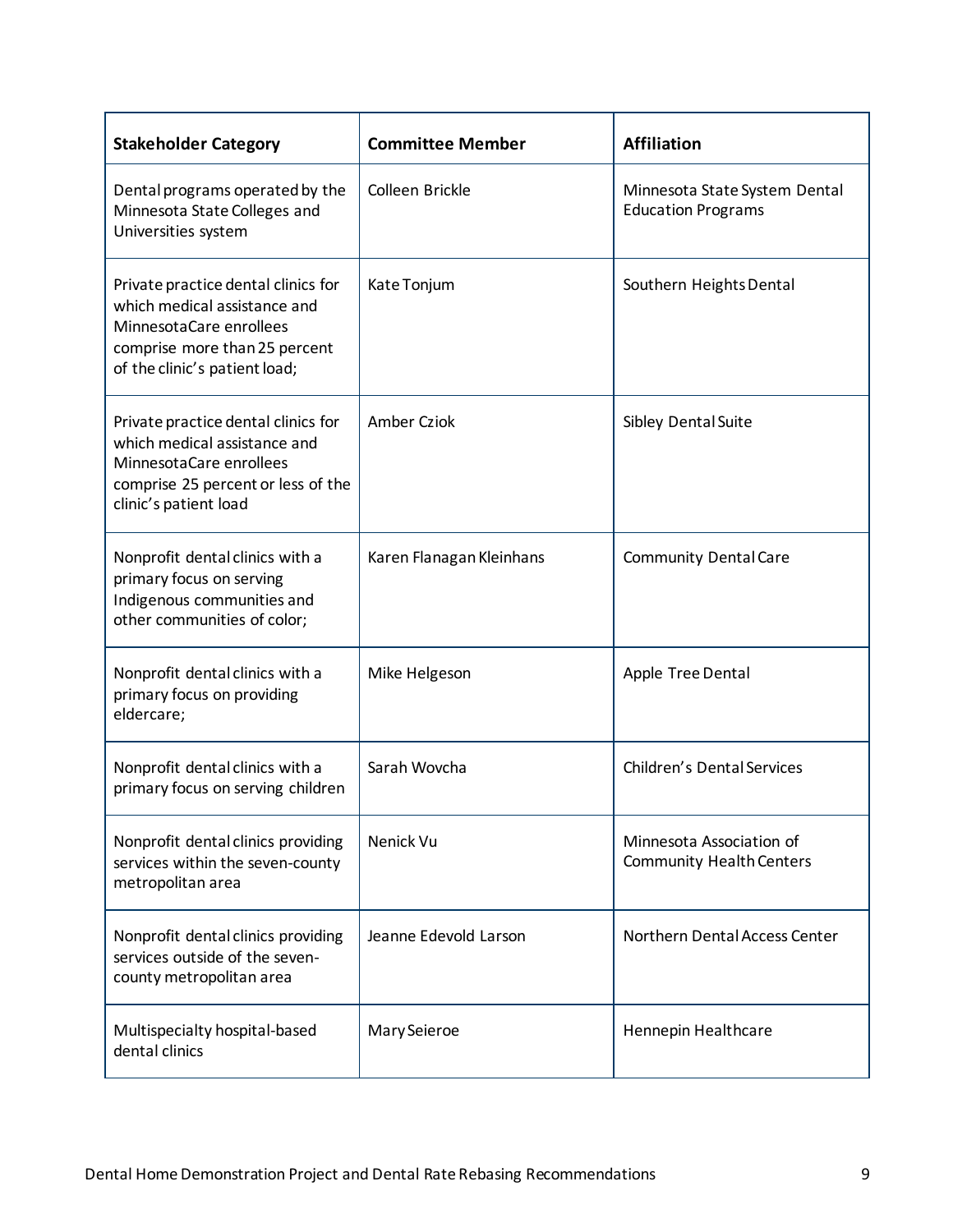In addition to DHAC subcommittee members, members of the broader DSAC were also invited to DHAC meetings.

## <span id="page-9-0"></span>**Meeting structure**

The meetings were facilitated by consultants from Minnesota Management and Budget's Management Analysis and Development (MAD). All meetings were hosted on a virtual platform that accommodated breakout rooms and had adaptive features for participants with disabilities.

MAD consultants worked with DHS to design a meeting arc and overall topics:

- September 23, 2021: Introductions, review timeline and legislative mandate, identify core components of a dental home.
- October 7, 2021: Refine core components of a dental home, identify how success will be measured, and develop measures for patient access and experience.
- October 21, 2021: Refine measures for patient access and experience and develop measures for oral health clinical outcomes.
- November 18, 2021: Finalize measures for patient access and experience and refine measures for oral health clinical outcomes.
- December 2, 2021: Finalize measures for oral health clinical outcomes, identify parametersfor the demonstration project, discuss what to consider when evaluating a potential measure, and provide feedback on the rebasing proposal.
- December 16, 2021: Review measure rating data and assess whether chosen measures meet demonstration project needs.

In December 2021 and January 2022, MAD compiled and edited the draft report and shared drafts of the report with committee members, members of the public who had attended DHAC meetings, and DHS staff. Feedback from these groups was incorporated into a final report DSAC met to formally approve on January 31, 2022.

## <span id="page-9-1"></span>**Role of the public**

The MAD consultants developed parallel meeting processes at every meeting for the advisory committee and the public. Virtual meeting rooms were set up for both DHAC members and the public to identify features of a dental home, develop baseline and performance measures, and determine parameters for selection into the demonstration project. In addition, advance work was collected from committee members and the public and presented at DHAC meetings, and both committee members and the public were able to submit written feedback and rank potential measures for inclusion in the report. The public also had access to DHS project leaders and MAD consultants throughout the process. Members of the public had access to the meeting notes and worksheets as the meetings progressed.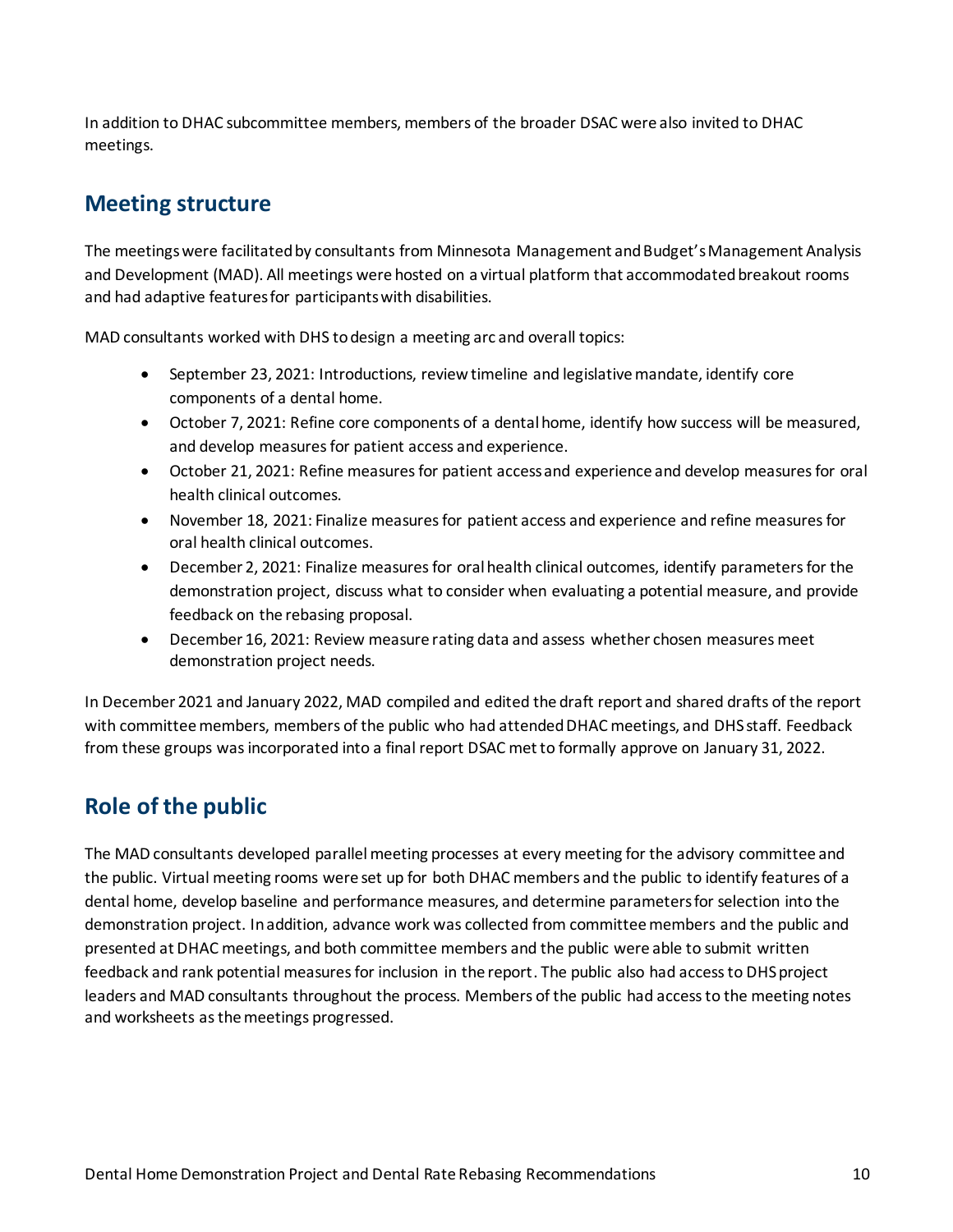## <span id="page-10-0"></span>**IV. Committee recommendations**

### <span id="page-10-1"></span>**Recommendation development**

The committee identified core components of a dental home, discussed how progress towards achieving these components could be measured, and developed dozens of potential measures associated with dental home core components.

The committee then worked in breakout groups to narrow the list down to:

- 21 candidate *baseline requirements*that would describe the minimum expectations all dental homes need to have in place to be participants in the demonstration project
- 13 candidate *performance measures* that would describe ways to determine whether providers and the system are effective

Eighteen DHAC and DSAC members and 10 members of the public then ranked the above measures, and the committee determined the following:

- Six baseline requirements and six performance measures that received 11 or more votes would be recommended for the demonstration project
- The remaining measures would be included in Appendix B (additional potential baseline requirements) and Appendix C (additional potential performance measures)

Finally, the committee discussed the design of the demonstration project—what the committee also referred to as a "pilot" project—and developed recommended approaches for the pilot's financing and reimbursement model, provider selection parameters, and additional dental home pilot design considerations.

## <span id="page-10-2"></span>**Core components of a dental home**

The committee's aspiration for the dental home demonstration project (also referred to as the "pilot") is to enable providers to improve access to care and the patient experience, improve oral health clinical outcomes, and do so in a way that also increases the sustainability of the provider ecosystem. Dental homes would provide high-quality, patient-centered, comprehensive, and coordinated oral health services across clinical settings, community-based settings, and virtual oral health care.

The committee identified core components of a dental home, which were grouped together into the following themes. For a full list of underlying components, see [Appendix A.](#page-18-1)

### **Access and patient experience**

 **Diversity, equity, and inclusion**, including a focus on health equity and an ability to provide care to diverse populations including non-English speakers, young children, and older adults.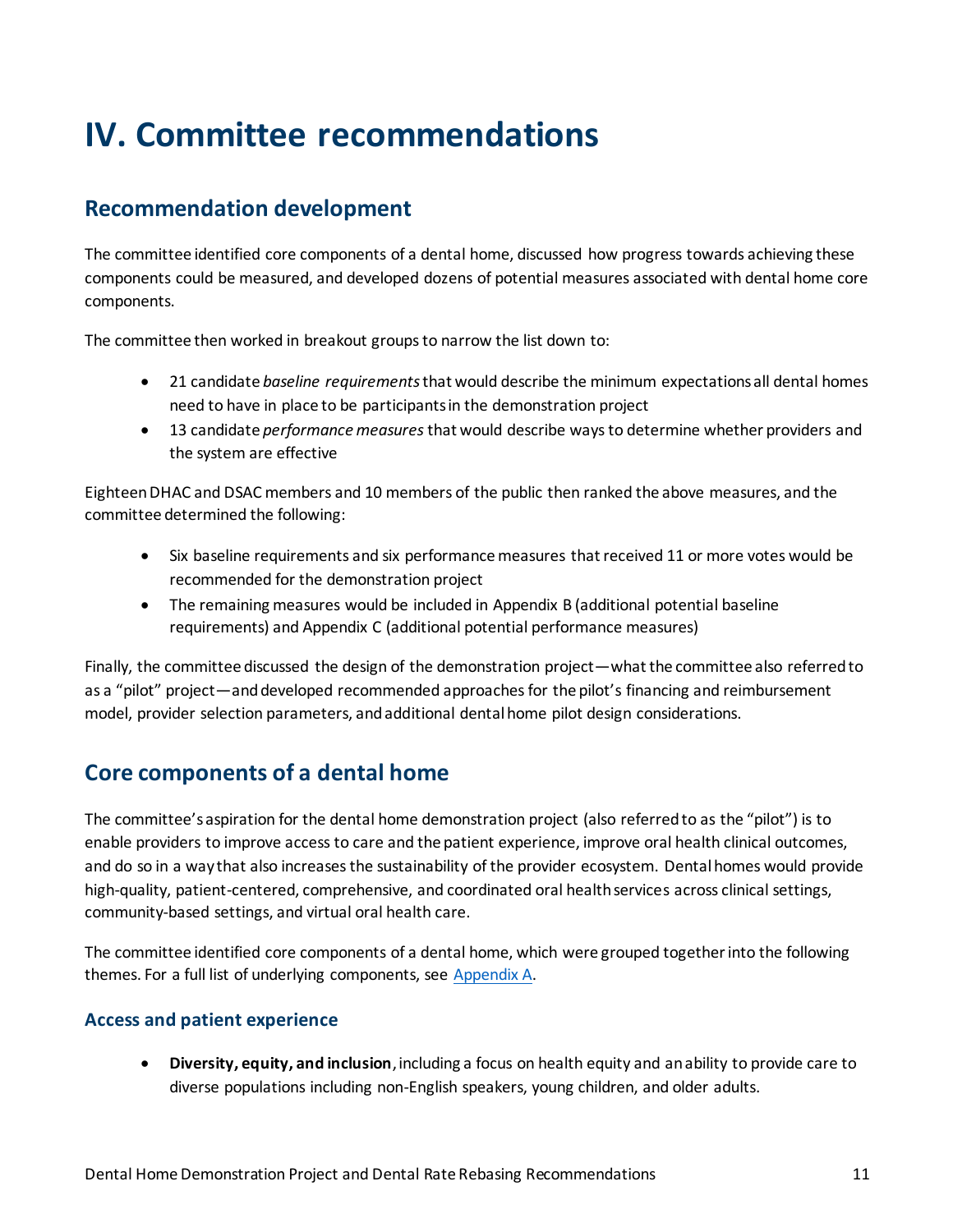- **Patient-centeredness**, including community outreach and assistance in entering the system.
- **Access**, including geographic access, physical space accessibility, appointment availability, and minimizing barriers to dental appointments.

### **Oral health clinical outcomes**

- **Quality, comprehensive clinical care**, including evidence-based high-quality clinical care and a route toward creating more evidence.
- **Coordinated, integrated medical-dental care**, including innovation to utilize the entire dental workforce, care coordination to encourage medical-dental referrals, and utilize social workers and community health workers for system navigation.
- **Anticipatory care and education,** including work on oral health literacy, education, prevention, and assessment, with goal of lessening the amount of restorative care needed.

### **Sustainable provider ecosystem**

- **Effective and efficient operations**, including providers that are fluent in rules, regulations, and processes, and a system that is not administratively burdensome on providers.
- **Staffing and workforce innovation**, including utilizing the entire dental workforce to the top of license and creativity in the utilization of allied dental professionals to reduce barriers to care.
- **Provider fiscal sustainability**, including adequate and fair reimbursement, incentives for providers, and transparency and accountability for payers.
- **Controlling costs**, including improving care while controlling costs.

Because the committee's goals for a sustainable provider ecosystem reflect broad system-level goalsrather than goals for individual patients or providers, baseline requirements and performance measures were not identified for this category. Instead, the committee identified potential informational data (se[e Appendix D\)](#page-21-1) and recommended that providers be asked to describe how they plan to utilize the dental home demonstration project to enhance their practices in each of the core components of dental homes, including a sustainable provider ecosystem (se[e Additional considerations\)](#page-13-0).

## <span id="page-11-0"></span>**Final recommended baseline requirements**

The committee recommended the following six baseline requirements as minimum expectations of all dental homes:

### **Access and patient experience**

- Demonstrate capacity to offer preventative, screening, restorative continuity.
- Require procedures in place to provide urgent dental care services for members with swelling or severe pain.
- Demonstrate capacity to offer risk assessment and individualized care.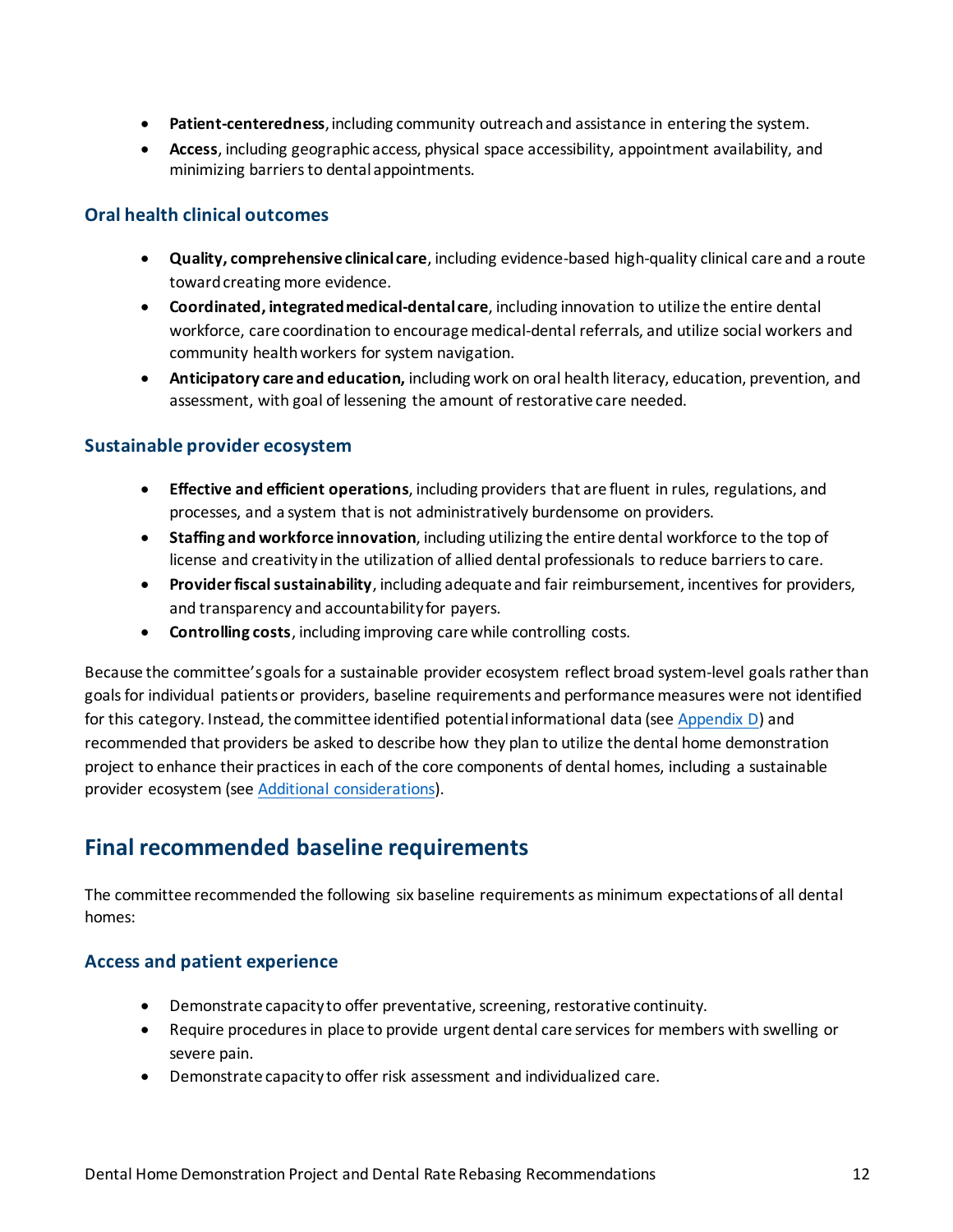### **Oral health clinical outcomes**

- Demonstrate capacity to deliver range of treatment needed, directly or through referral.
- Demonstrate ability to provide continuity and follow up.
- Require assessment of periodontal (gum) disease risk and caries (cavity) risk.

For a full list of potential baseline requirements, se[e Appendix B.](#page-20-0)

### <span id="page-12-0"></span>**Final recommended performance measures**

The committee recommended the following performance measures as ways to assess whether providers and the system are effective:

### **Access and patient experience**

- Compare whether service utilization rates are equitable among patient demographic groups.
- Measure patient satisfaction via surveys.
- Measure reduced risk on recall and stabilization (no new disease).

### **Oral health clinical outcomes**

- Compare diagnosis data with treatment data using claims to determine if follow-up treatment occurred.
- Compare periodontal (gum) disease and caries (cavity) risk assessment claims with total patient population served.
- Compare preventative services claims (for example, fluoride varnish, sealants) with total patient population served.

For a full list of potential performance measures, se[e Appendix C.](#page-21-0) In addition, for a list of potential additional measures to collect as informational data, se[e Appendix D.](#page-21-1)

## <span id="page-12-1"></span>**Recommended demonstration project design**

### **Financing and reimbursement model**

The committee recommended the following demonstration project financing and reimbursement model:

• Initial pilot testing and analyzing the data collection of baseline requirements and performance measures, to evaluate whether measures themselves are appropriate (for example, whether they are feasible, scalable, valid, and reliable). This phase of the pilot would be designed as a grant program to both individual providers and networks of providers with supplementary funding on top of all existing payments.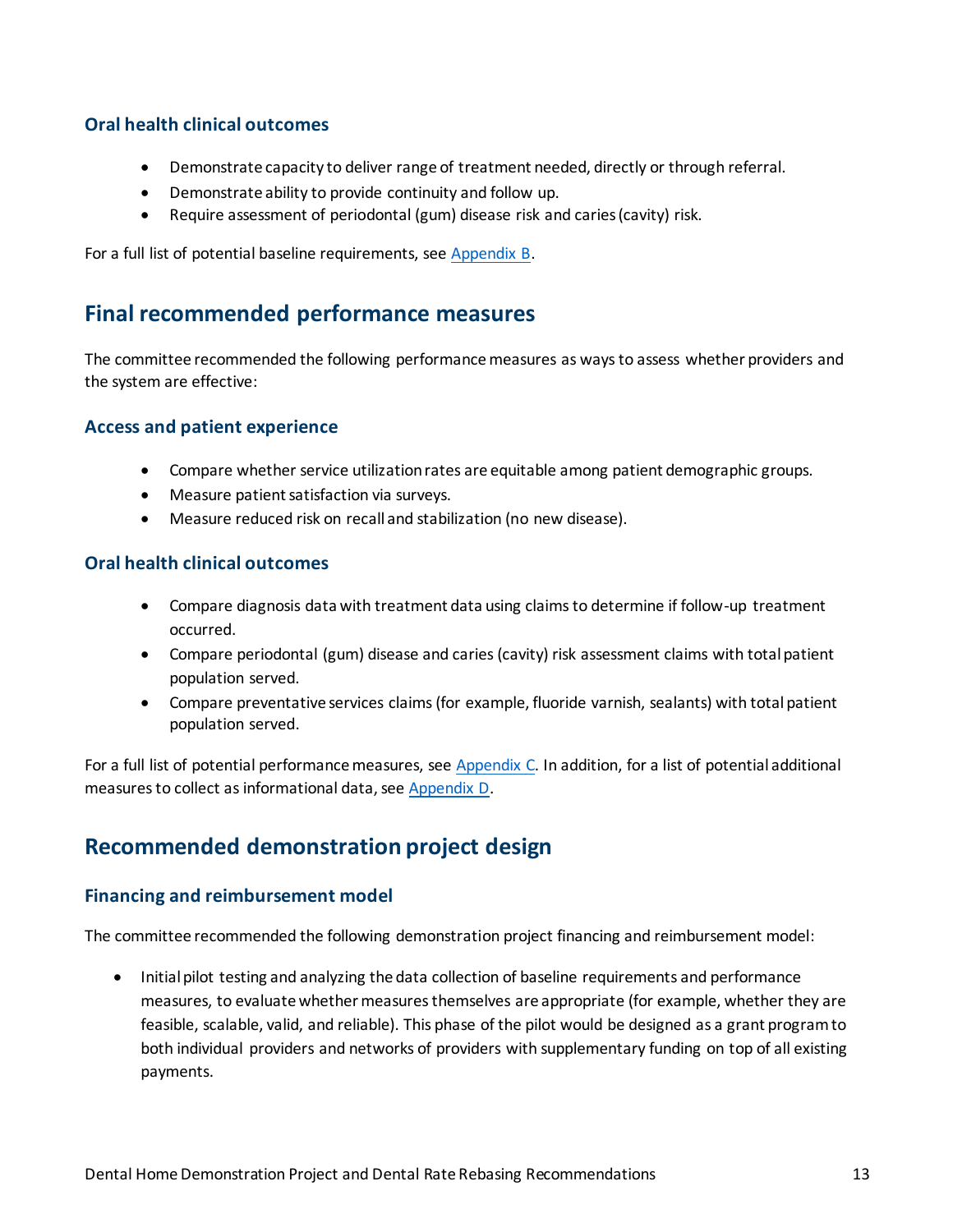Later pilot phase testing and analyzing value-based payments to providers, to evaluate whether varying payments based on dental home performance measures is appropriate and effective. This phase of the pilot would be the first to vary provider payment levels based on their performance.

### **Selection parameters**

The committee recommended that DHS consider the following parameters when selecting providers, in order to ensure a range of providers are included in the pilot demonstration project:

- Geographic distribution (rural/urban, Twin Cities Metro/Greater Minnesota)
- Provider size (small/large practices)
- Provider type (range of practice models, including innovative workforce models)
- Provider location (clinical as well as community settings, such as schools)
- Serving different priority populations; health equity data
- Provider accessibility for patients with varying levels and types of disability

### <span id="page-13-0"></span>**Additional considerations**

As part of the pilot, the committee recommended that providers be asked to describe how they plan to utilize the dental home demonstration project to enhance their practices in each of the core components of dental homes:

- Access and patient experience (for example, practices to increase access for patients with disabilities and diversity, equity, and inclusion strategies)
- Oral health clinical outcomes (for example, medical-dental care coordination and anticipatory care and education)
- Sustainable provider ecosystem (for example, innovative workforce practices and alternative delivery models)

The committee also recommended that DHS consider the following additional topics when designing the pilot demonstration project:

- How long will it take to launch pilot projects and how long should they last?
- Will providers need to test all measures, or will there be a menu of things that could be tested with providers allowed to choose? Will measures use universal measurement tools or will there be flexibility for practice-specific measurement tools?
- What will the cost be, and what will the roles be? How will data collection would work between providers, DHS, and MCOs?
- How do we ensure that a range of clinical settings and practice models are included in the pilot?
- How and when would a value-based payment model be linked to performance measures?
- What will funding look like for evaluation? How can we gather qualitative feedback from providers at the end, as well as at the beginning (for non-participating providers)?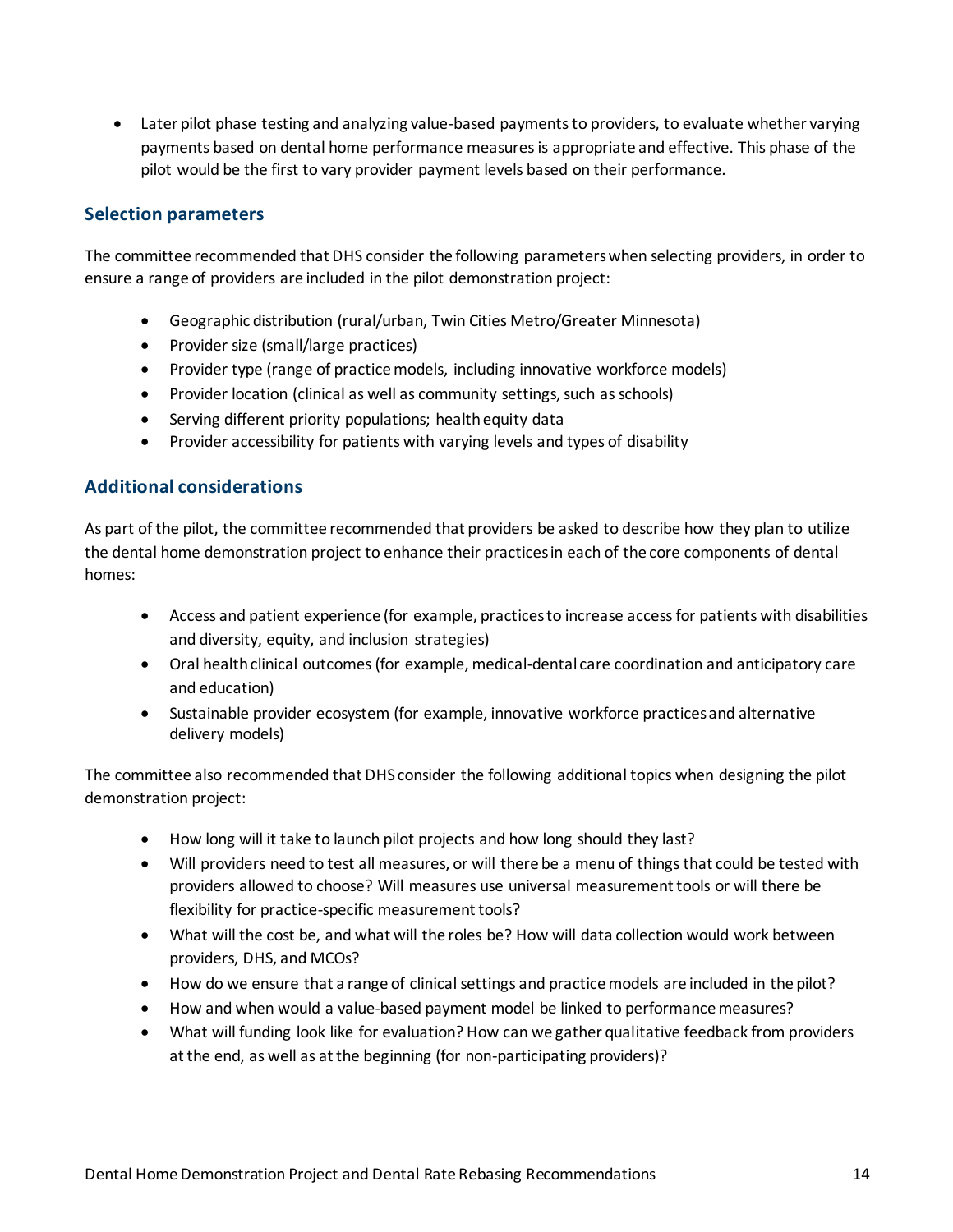- What is the role of partners, such as dental professional organizations, dental educational institutions, K-12 schools, the Minnesota Department of Health State Oral Health Program, the Minnesota Department of Human Services, and Managed Care Organizations?
- How can we support providers during the pilot? How do we build on what has already been learned, and how do providers continue to learn from one another?

Based on feedback received in the review of the report draft, an additional meeting was held on February 10, 2022. Notes from that meeting with additional recommendations on the implementation of the pilot program can be found in appendix E of this report.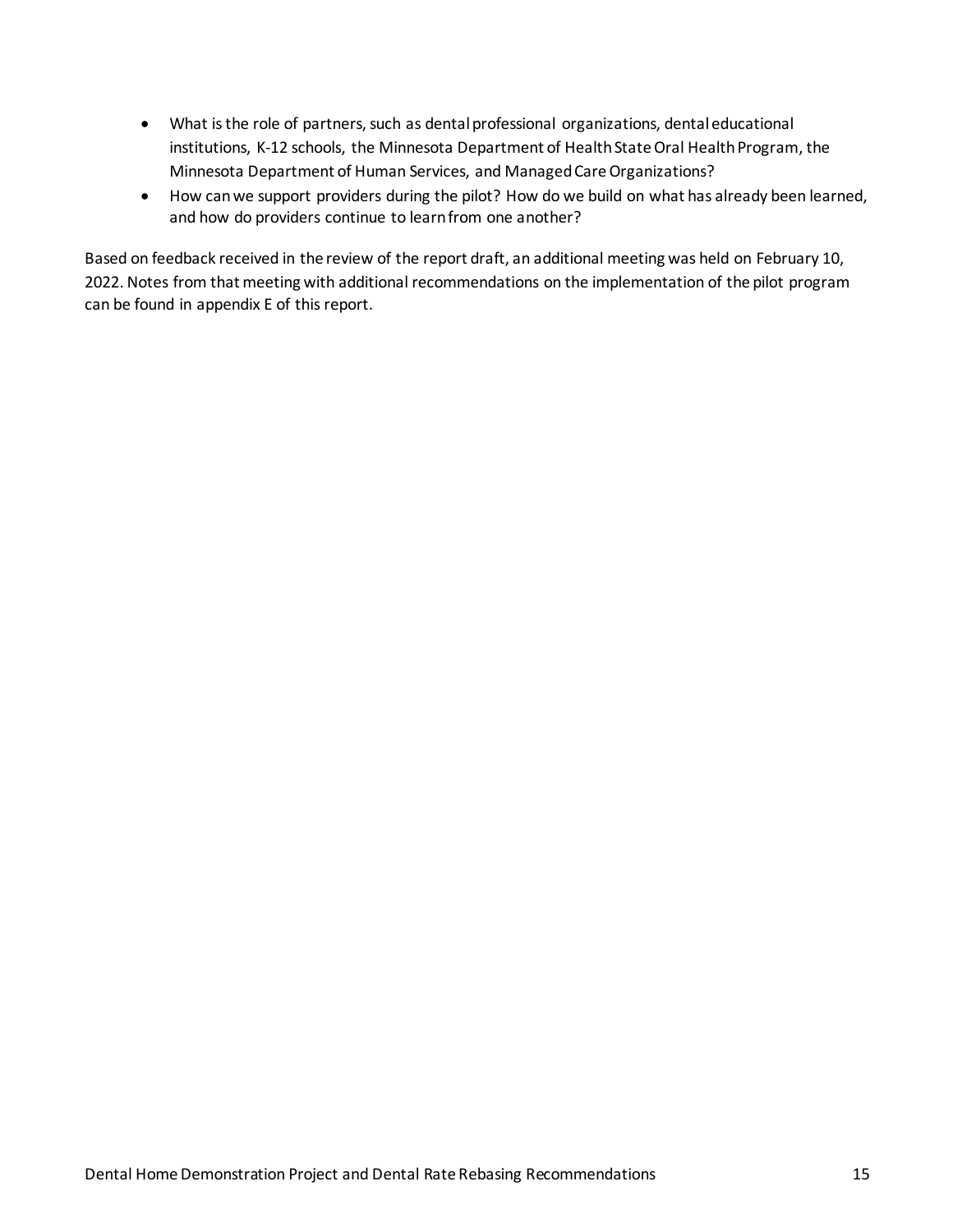## <span id="page-15-0"></span>**V. Dental rate rebasing recommendations**

## <span id="page-15-1"></span>**Background**

The 2021 Minnesota Legislature directed DHS to present recommendations on dental rate rebasing consistent with the proposed design of the dental home demonstration project addressing the frequency of rebasing, whether rebasing should incorporate an inflation factor, and other factors relevant to ensuring patient access to dental providers and the delivery of high-quality dental care.<sup>4</sup>

This section of the report was developed by DHS staff and presented to DHAC as part of the December 2, 2021 meeting.

## <span id="page-15-2"></span>**Purpose and intent**

Why rebasing is important:

- Rebasing ensures that rates paid for the delivery of dental services more closely reflect the needed resources (equipment/supplies and personnel) to deliver each procedure
- Current dental rates are based on 1989 charges and therefore reflect the distribution of cost to deliver dental services in 1989

Potential Rebasing Proposal:

1

- Budget Neutral Rebasing effective January 1, 2023
	- $\circ$  This would align dental payments, per procedure, more appropriately with the costs of delivering dental care today
- Ongoing Rebasing every three years
	- o This would help ensure that dental rates continue to reflect ongoing changes in costs of delivery of care
- Inflationary factor in ongoing rebasing
	- $\circ$  This would ensure dental rates do not deteriorate again avoiding recreating the dental rates issues of the past.

<sup>4</sup> Laws of Minnesota 2021, 1st Spec. Sess. chapter 13, article 1, section 38.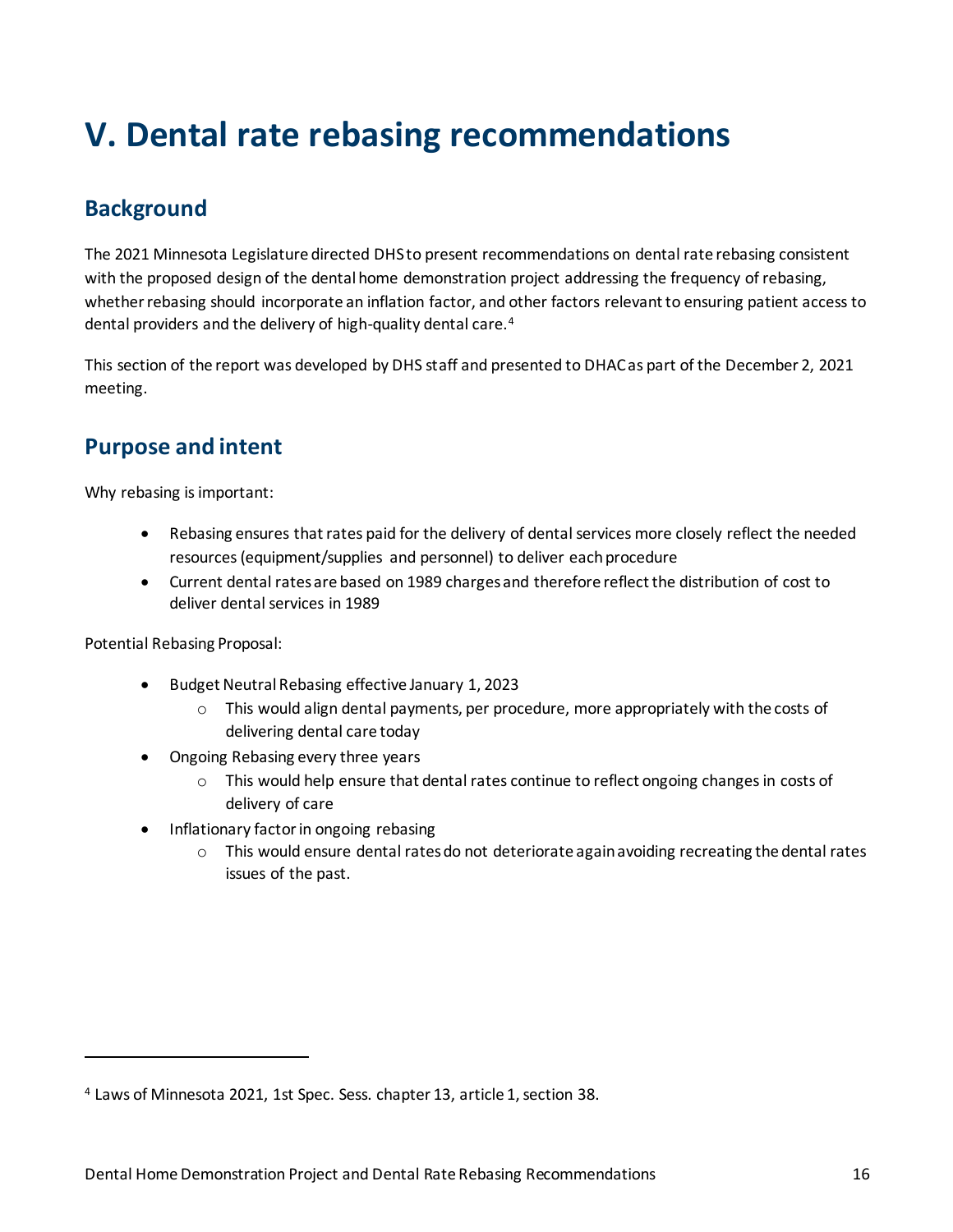## <span id="page-16-0"></span>**Legislative language (256B.76)**

Effective for services provided on or after January 1, 2023, payment for dental services shall be the lower of submitted charges, or the XX percentile of 2018 submitted charges from claims paid by the commissioner. The total aggregate expenditures shall not exceed the total spend as outlined in paragraphs XX through XX of this section. This section does not apply to federally qualified health centers, rural health centers, state operated dental clinics or Indian health centers.

Beginning January 1, 2026, and every three years thereafter, the Commissioner shall rebase payment rates for dental services to the XXX percentile of submitted charges for the applicable base year using charge data from paid claims submitted by providers. The total aggregate expenditures shall not exceed the total spend as outlined in paragraphs (?) through (?) of this section plus the change in the Medical Economic Index (MEI). In 2026, the change in MEI shall be measured from midyear of 2023 and 2025. For each subsequent rebasing, the change in MEI shall be measured between the years that are one year after the rebasing years. The base year used for each rebasing shall be the calendar year that is two years prior to the effective date of the rebasing. This section does not apply to federally qualified health centers, rural health centers, state operated dental clinics or Indian health centers.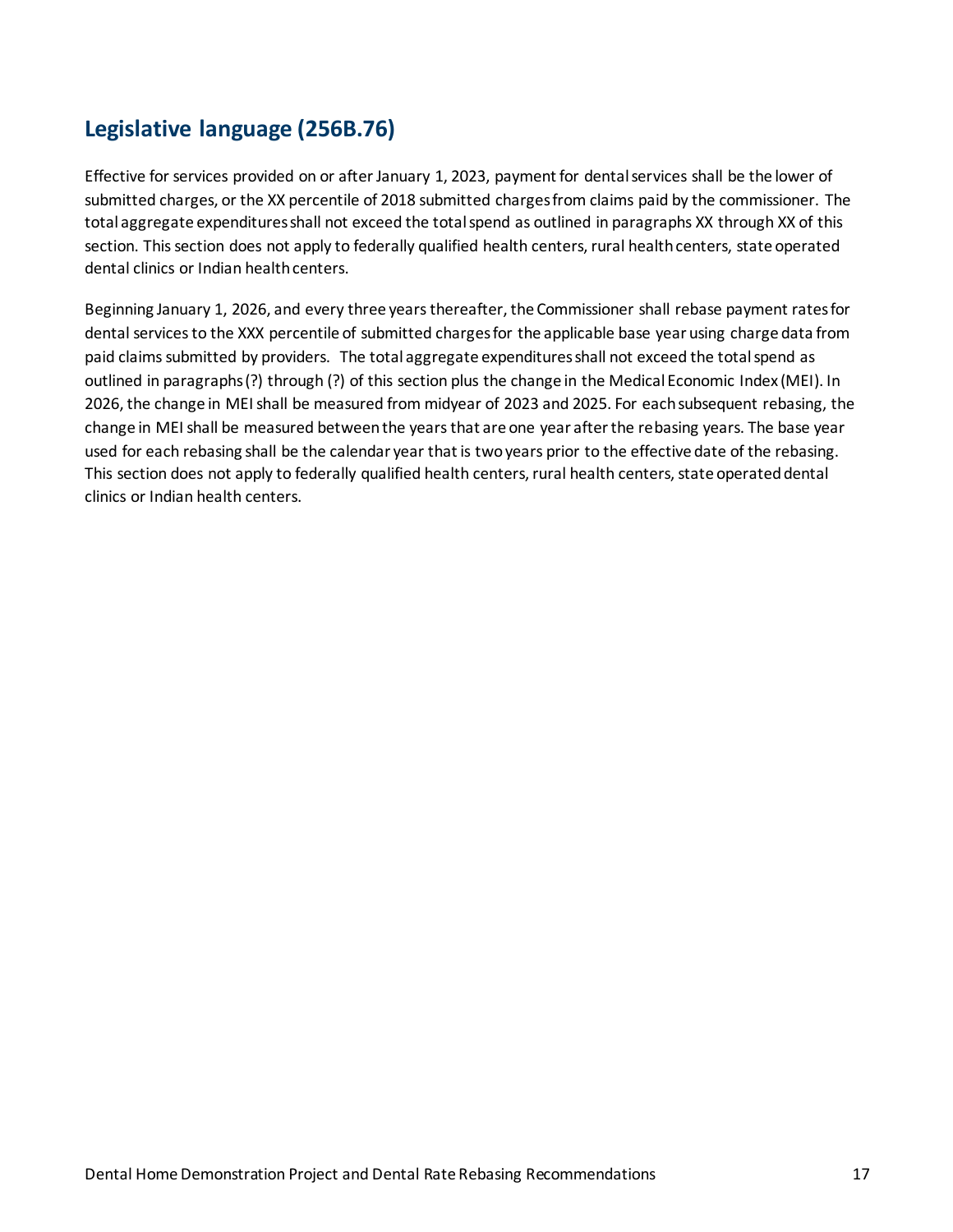## <span id="page-17-0"></span>**VI. Bibliography**

- "21st Century Dental Team Toolkit." Normandale Community College. https://www.normandale.edu/mndentalteam
- "Assessing the State of Collaborative Dental Hygiene Practice in Minnesota: Report of the Survey of Licensed Dental Hygienists." Normandale Community College. January 2020. https://www.normandale.edu/Documents/dental/CDHP%20Survey%20Report\_July%202020\_final.pdf
- "Definition of Dental Home." Reference Manual of Pediatric Dentistry. American Academy of Pediatric Dentistry. 2018. https://www.aapd.org/research/oral-health-policies--recommendations/Dental-Home/
- Holthouse, Sally, Mimi Browne, and Katrina Holt. "The Dental Home: Summary from an MCHB Expert Meeting." National Maternal and Child Oral Health Resource Center, September 19, 2008. https://www.mchoralhealth.org/PDFs/DentalHome\_Report.pdf
- "Improving the Oral Health of Iowans." Iowa Department of Public Health, February 2020. http://publications.iowa.gov/31574/
- Laws of Minnesota 2021, 1st Spec. Sess. chapter 13, article 1, section 33.
- Laws of Minnesota 2021, 1st Spec. Sess. chapter 13, article 1, section 38.
- "Minnesota State Oral Health Plan 2020-2030." Minnesota Department of Health. https://www.health.state.mn.us/people/oralhealth/contact/stateplan.html
- Naik, Amruta, Mike T. John, Nidhi Kohli, Karl Self, and Priscilla Flynn. "Validation of the English-Language Version of 5-Item Oral Health Impact Profile." *Journal of Prosthodontic Research* 60, no. 2 (2016): 85–91. https://doi.org/10.1016/j.jpor.2015.12.003.
- Riggs, Sheila, and Bob Russell. Iowa Department of Public Health Interview. October 2021.
- Slade, GD, and AJ Spencer. "Development and Evaluation of the Oral Health Impact Profile." Community Dent Health, March 1994. https://pubmed.ncbi.nlm.nih.gov/8193981/
- "Strengthening the Oral Health System in Rural Minnesota: Findings and recommendations from the Rural Health Advisory Committee." Minnesota Department of Health Office of Rural Health and Primary Care, August 2018. https://www.health.state.mn.us/facilities/ruralhealth/rhac/docs/2018ruraloral.pdf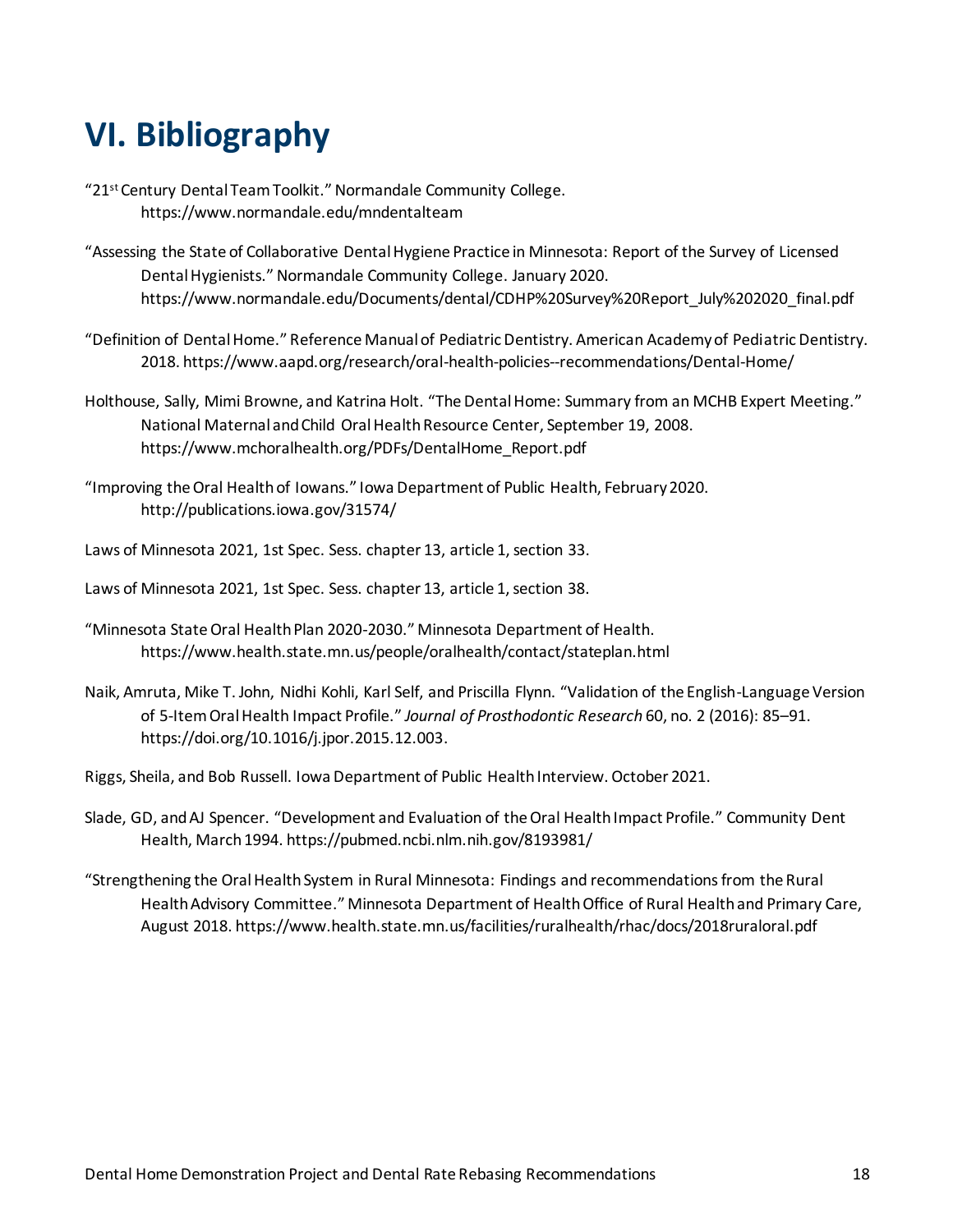## <span id="page-18-0"></span>**VII. Appendices**

## <span id="page-18-1"></span>**Appendix A: Core components of a dental home**

In its first meeting on September 23, the Dental Home Advisory Committee (DHAC) worked in small groups to identify up to 10 core components of a dental home. Facilitators from Management Analysis and Development (MAD) grouped these components into themes. Components are listed below, with underlying ideas from different small groups included underneath the component they were grouped into.

### **Access and patient experience**

#### **Diversity, equity, and inclusion**

- Cultural competence
- Broad array of services in a culturally competent manner
- Ideally in the community in which they live
- Cultural competency, humility, and agility
- Focusing on health equity, allocating resources with health equity
- Efforts to target the uninsured or underinsured
- Ability to provide care to diverse populations (e.g., non-English-speaking members, young children, elderly adults)

#### **Patient-centeredness**

- Family- and patient-centered care
- Patient education—assistance in accessing the system
- Look at community outreach to establish the dental home
- Dedicated to and passionate about serving Medical Assistance members

#### **Access**

- Access including but not limited to geographic access, open appointments, and physical space
- Ability to see new patients and those with acute dental needs
- Continuous ongoing accessible comprehensive care
- Serves the members' non-dental needs to minimize barriers to a dental appointment, for example, scheduling transportation and interpretation services as necessary
- Technology, including systems and equipment, to allow for the use of teledentistry
- Prevention work in schools and nursing homes
- Free care and sliding fee care
- Reasonable waiting period to get access
- Reducing overall barriers to care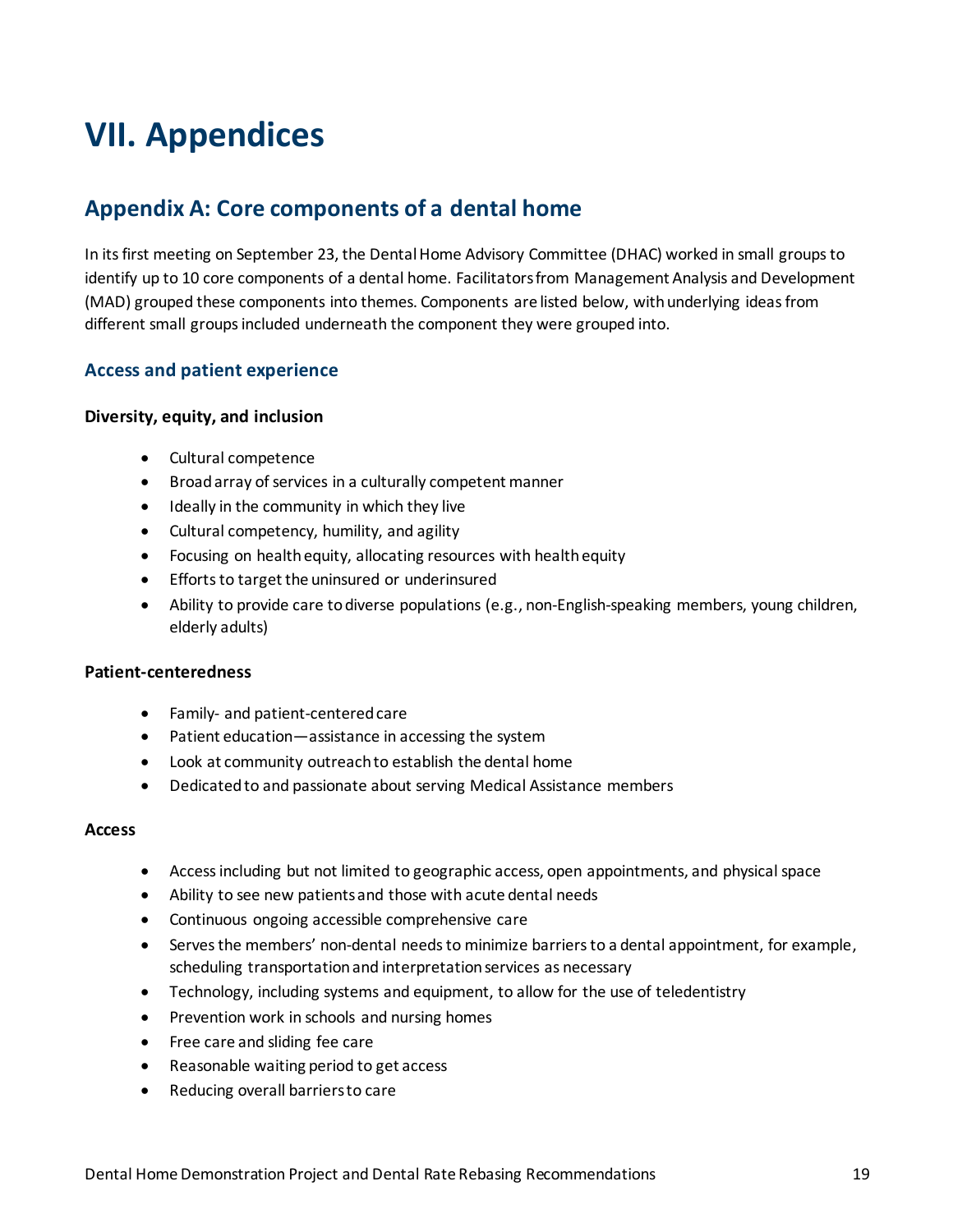Accessibility (geography, availability of appointments, space)

### **Oral health clinical outcomes**

### **Quality, comprehensive clinical care**

- Evidence-based high-quality clinical care
- Evidence-based and a route toward creating more evidence
- Comprehensive clinical assessment in care

### **Coordinated, integrated medical-dental care**

- Collaborative with specialists
- Creativity in the utilization of allied dental professionals to reduce barriers to care
- Innovation to utilize the entire dental workforce
- Care coordination to encourage networking and referral that is medical and dental
- Hub and spoke model
- Services for people with disabilities
- Wrap-around services and referrals
- Comprehensive and coordinated services
- Interdisciplinary care
- Social workers and community health workers for navigation, social determinants of health and coordination
- Expanded and integrated care team—medical and dental integration

#### **Anticipatory care and education**

- Education, prevention, and assessment focus in order to lessen the amount of restorative care needed
- Addressing oral health literacy

### **Sustainable provider ecosystem**

#### **Effective and efficient operations**

- Fluent in Minnesota Medicaid rules, regulations, and processes
- Not be administratively burdensome

### **Staffing and workforce**

- Entire dental workforce working to top of license
- Staffing—non-dental staffing; hard to recruit dental assistants
- Innovation, utilizing the entire dental workforce
- Creativity in the utilization of allied dental professionals to reduce barriers to care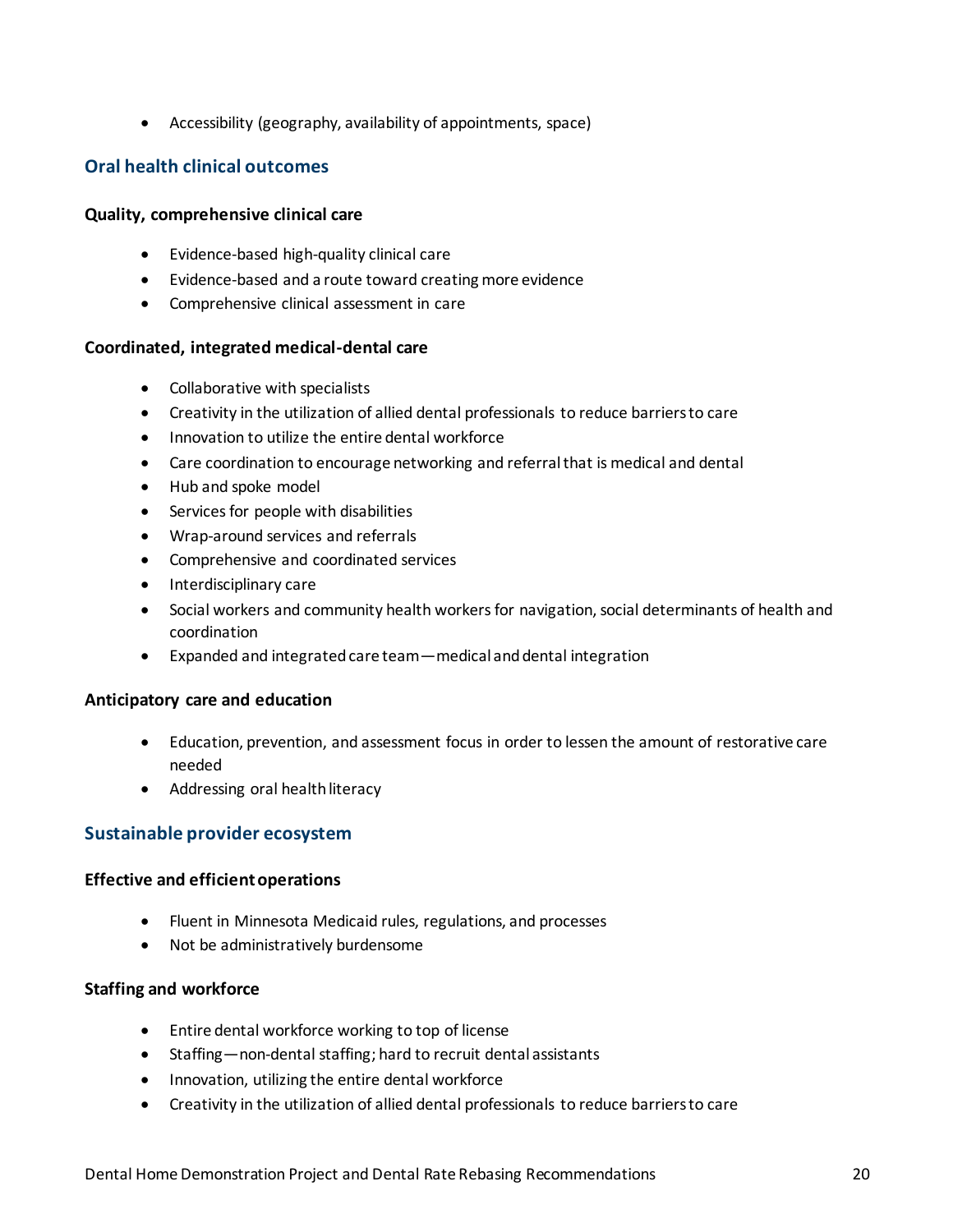• Providers—types of providers

### **Provider fiscal sustainability**

- Adequate and fair reimbursement
- Fixes a broken non-system toward a financially sustainable model
- Incentives for providers in a "value-based care lite" manner
- Sustainable practice models
- Transparency and accountability for payers

### **Controlling costs**

- Moves us toward the triple aim
- Improving care and controlling costs

## <span id="page-20-0"></span>**Appendix B: Additional potential baseline requirements**

### **Access and patient experience**

- Demonstrate capacity to accept new patients.
- Require collection of patient demographics in intake data (race, ethnicity, language, special health care needs).
- Require process for patients to provide feedback.
- Demonstrate availability of interpretation services and transportation services.
- Provide teledentistry option.
- Demonstrate capacity to minimize wait times for appointments or to be seen.
- Require a continuing education class that focuses on cultural competency (annual attestation form).
- Demonstrate capacity to offer disease mitigation.

### **Oral health clinical outcomes**

- Require utilization of Oral Health Impact Profile (OHIP) measures to assess patient perception of disease.
- Require routine oral cancer exams, blood pressure screenings.
- Demonstrate capacity to provide preventive education.
- Require routine fluoride varnish and sealants.
- Require peer review and provider clinical coaching.
- Demonstrate capability to manage medical emergencies.
- Require utilization of the Prescription Monitoring Program (PMP).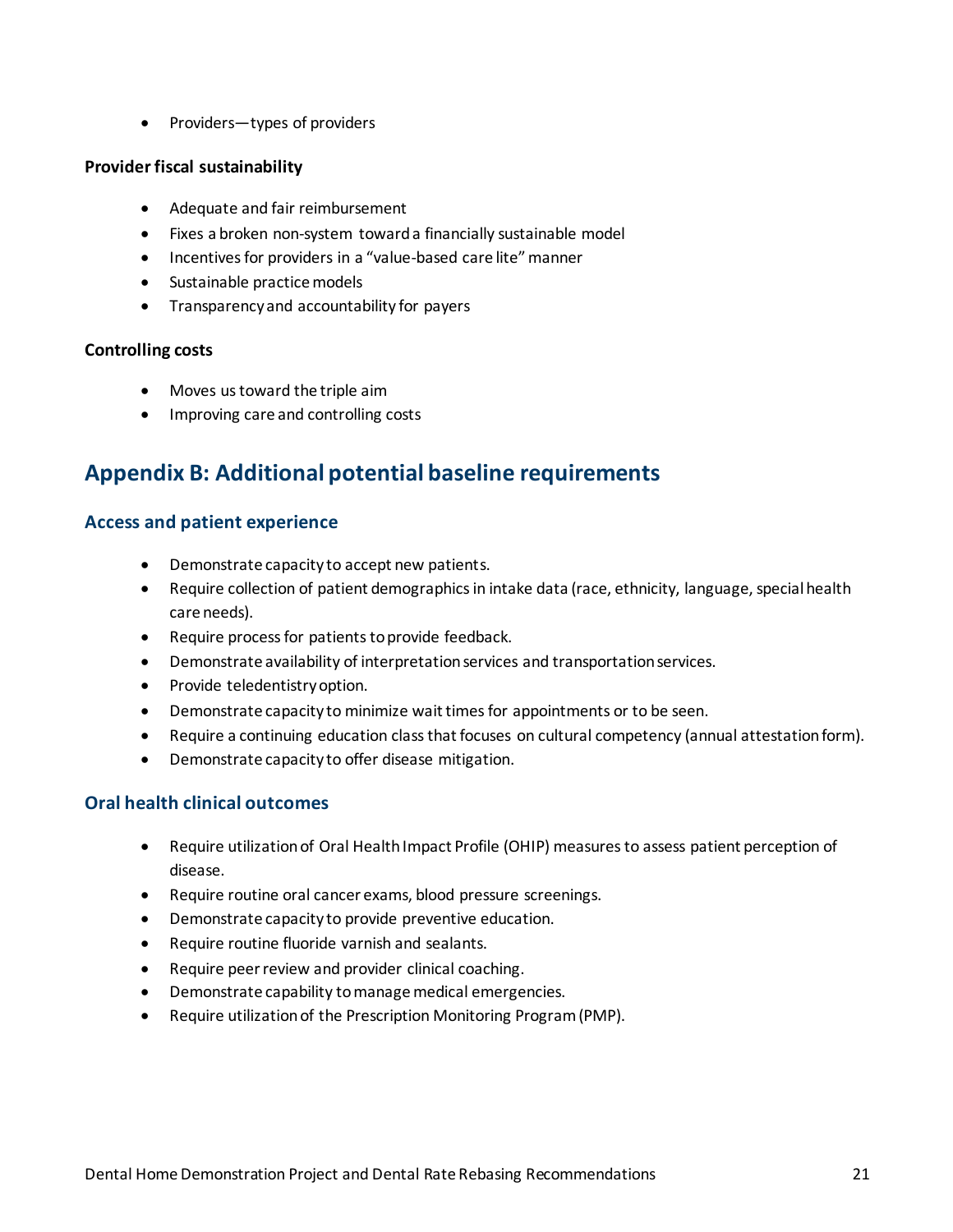## <span id="page-21-0"></span>**Appendix C: Additional potential performance measures**

### **Access and patient experience**

- Distance driven to receive care (system performance measure).
- Measure utilizationof workforce to top of license using claims data.
- Compare whether patient demographics reflect site-specific Medicaid demographics.
- Measure interpreter and transportation services using claims data.

### **Oral health clinical outcomes**

- Compare referral data with third party claims data to determine if treatment occurred.
- Measure fluoride application for high-risk patients.
- Measure percent of patients returning.

## <span id="page-21-1"></span>**Appendix D: Potential informational data**

### **Oral health clinical outcomes**

- Number of services being conducted by type
- Extent minimally invasive care being provided
- Retrospectively evaluate if care provided was effective
- ER data analysis—how many ER visits are for dental concerns
- Cross-training of medical professionals with dental professionals
- Processes in place to appropriately handle referrals from medical providers
- Clinical outcomes measured by race/ethnicity and language

### **Access and patient experience**

- DHS should map:
	- o Where the non-users are
	- o Who visits an ER
	- o With improved place of service field, distance to place of service
- Workforce diversity
- Free and reduced-price lunch data and dental visits
- **•** Percentage of patients using Medicaid
- Percentage of uninsured patients
- Percentage of patients served using sliding fee scales
- Geographic access
- Access for undocumented patients
- Waiting time for next appointment
- Waiting time to be seen (from scheduling to visit)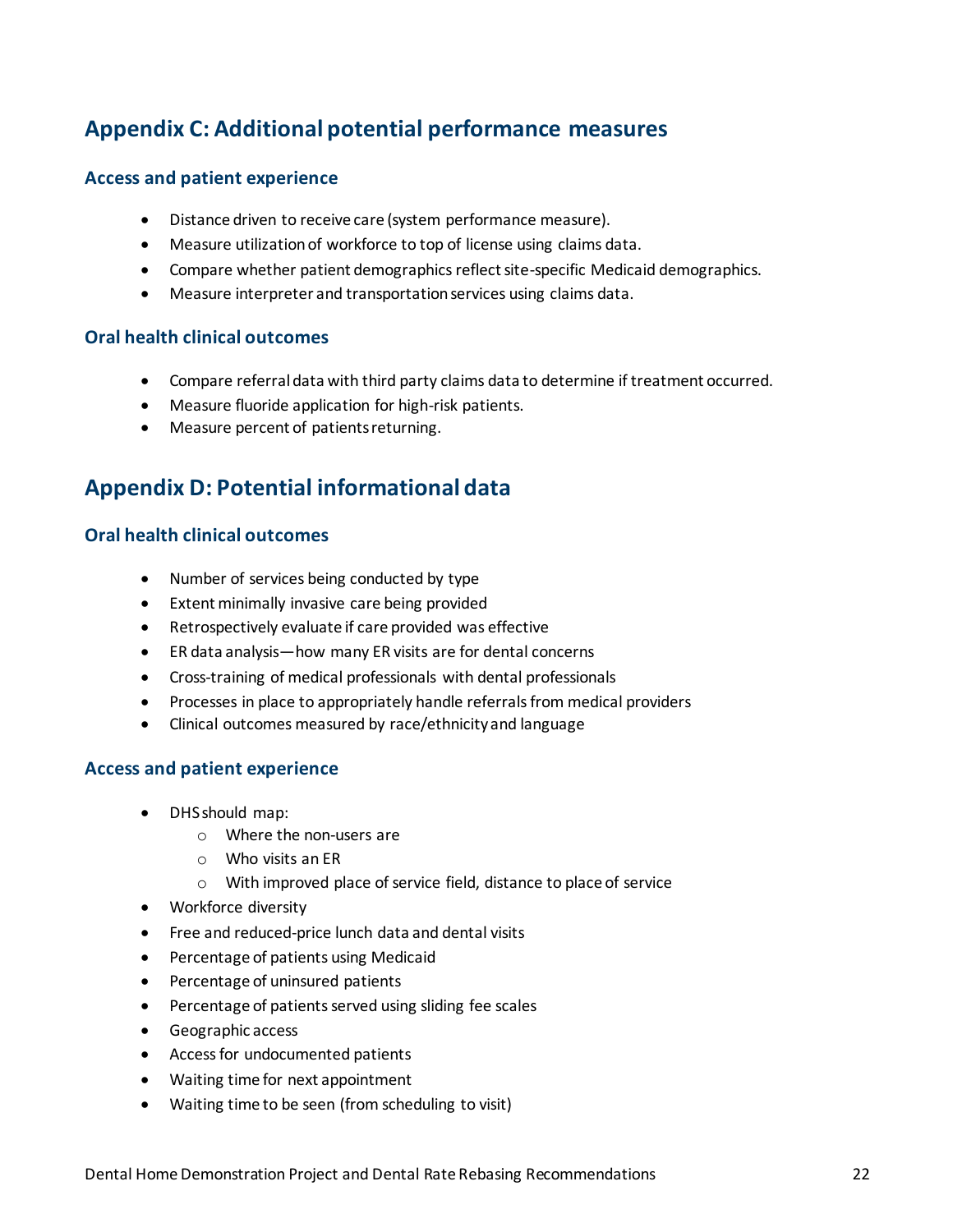Timeliness of urgent care when needed

### **Sustainable provider ecosystem**

- Claims for services provided by collaborative practice providers
- Provider fiscal sustainability
- Cost control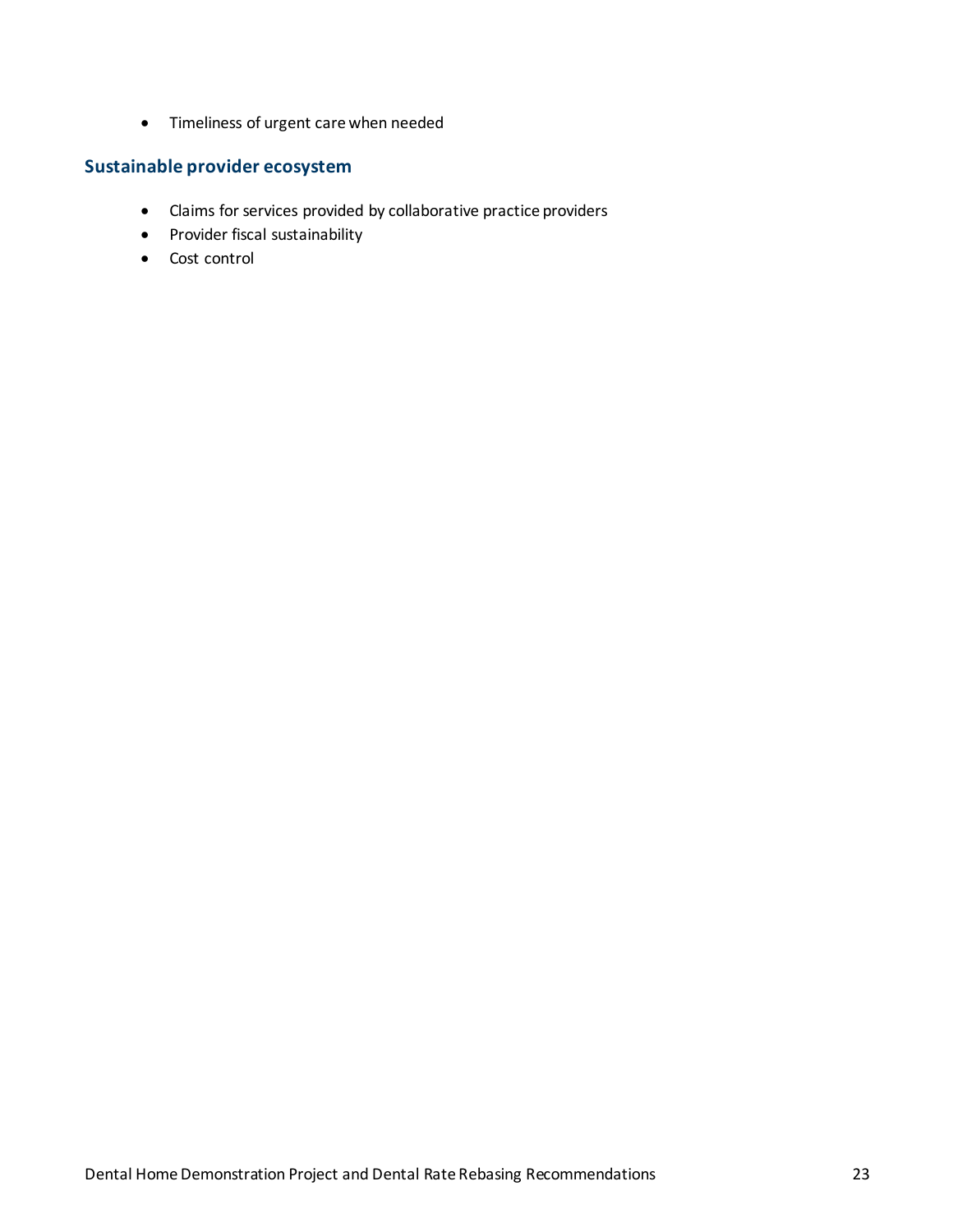## <span id="page-23-0"></span>**Appendix E: Dental Home February Follow Up Meeting**

## **Dental Home Advisory Committee**

*February 10, 2022*

## **Follow Up Meeting Notes**

While compiling feedback for the legislative report on a Dental Home Demonstration Project, the Dental Home Advisory Committee (DHAC) identified four topics for additional discussion:

- Ensuring a range of clinical settings and practice models are included in the pilot
- Whether measures will use universal measurement tools or whether there will be flexibility for practicespecific measurement tools
- How data collection will work between providers, DHS, and MCOs
- Pilot design and operations, including timeline and stages

The following summarizes the key points by topic that the DHAC members emphasized in this discussion.

### **Ensuring a range of clinical settings and practice models are included in the pilot**

Throughout the meeting process, DHAC members expressed the importance of ensuring that a wide range of providers can participate in the dental home pilot so that the dental home model can ultimately scale across a range of practice settings. In the legislative report, the committee defined selection parameters to encourage a wide range of providers in the pilot:

- Geographic distribution (rural/urban, Twin Cities Metro/Greater Minnesota)
- Provider size (small/large practices)
- Provider type (range of practice models, including innovative workforce models)
- Provider location (clinical as well as community settings, such as schools)
- Serving different priority populations (health equity data)
- Provider accessibility for patients with varying levels and types of disability

In addition, the committee intentionally kept the number of recommended baseline requirements and performance measures manageable in order to minimize the complexity of the pilot for participating providers.

In support of ensuring a range of providers in the pilot, DHAC participants suggested the following during the February 10 meeting:

- Parameters for selection should be explicit in the RFP and signal DHS's intention to test the dental home model across the oral health delivery system.
- The application process should be accessible and not overly burdensome.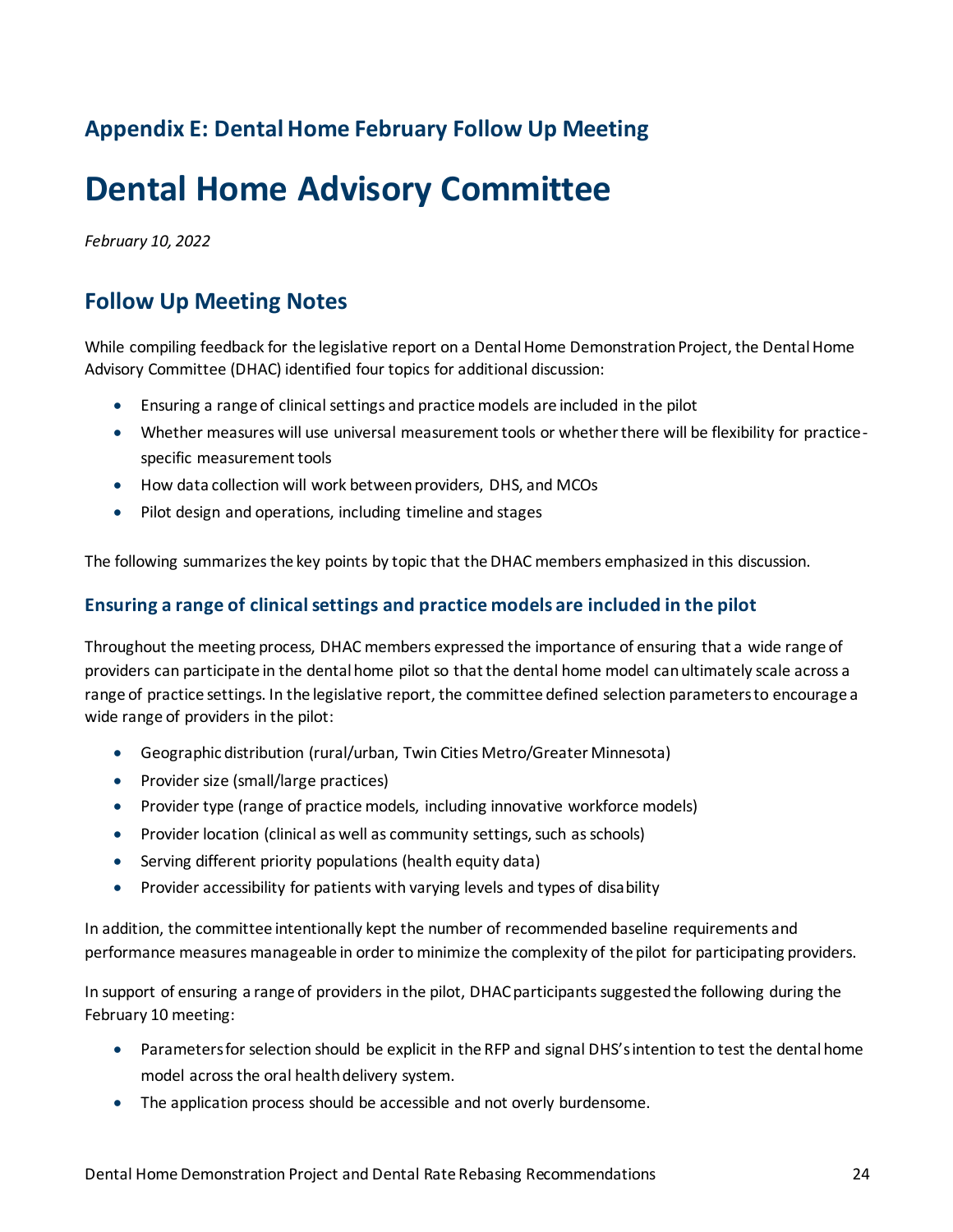- The number of providers included in the pilot will impact the ability to include a range of different providers.
- Maximize geographic distribution of pilots across the state while keeping in mind providers within the Twin Cities Metro may be serving different priority populations.
- The legislature could provide pilot providers with flexibility in areas such as collaborative practice dental hygienists, enabling providers to engage in emerging practices relevant to the dental home model.

### **Whether measures will use universal measurement tools or whether there will be flexibility for practice-specific measurement tools**

In previous meetings, DHAC noted that the pilot allows providers the opportunity for learning and exploration. In support of experimentation, DHAC suggested providers have a "menu" of measures they could test as part of the pilot.

In the February 10 meeting, the group reiterated that the pilot needs to have a broad "general framework" within which providers design their dental home with creativity and flexibility. A goal of the pilot will be to provide providers with flexibility within a standard framework that enables the state to develop measures which are validated and comparable.

The group arrived at consensus on the following points:

- All pilot providers will be required to report out on baseline requirements as spelled out in the legislative report. In addition, pilot providers will also be required to select from a "menu" of performance measures to test as part of the pilot.
- It is preferable to have the same instruments when measuring baseline requirements and performance measures. If this is not possible in all cases, an instrument that has the capability to be cross-walked for ease in comparability will be accepted.
- It is hoped that the pilot will gather informational data on access, care provided, and other core outcomes beyond baseline requirements and performance measures for data comparability.

The following comments were also made by participants on this subject:

- If we want to keep comparability with Institute of Medicine and federal agencies, would keep the target framework comparable and connected to those frameworks. Not a problem to add more measures just a question of feasibility. "Menu" approach works, but some items should be mandatory to keep comparability to other results in other settings.
- Iowa has a substantial list of measures that may be helpful for reference and comparison.
- Want to also provide comparability for other states back to Minnesota.
- Access is a core measurement that we need to consider. However, unsure we can increase access without more staff or resources.
- Comparability is complex: For access, there is a difference between merely seeing 20 patients for a dental visit and actually providing them with advanced restorative services.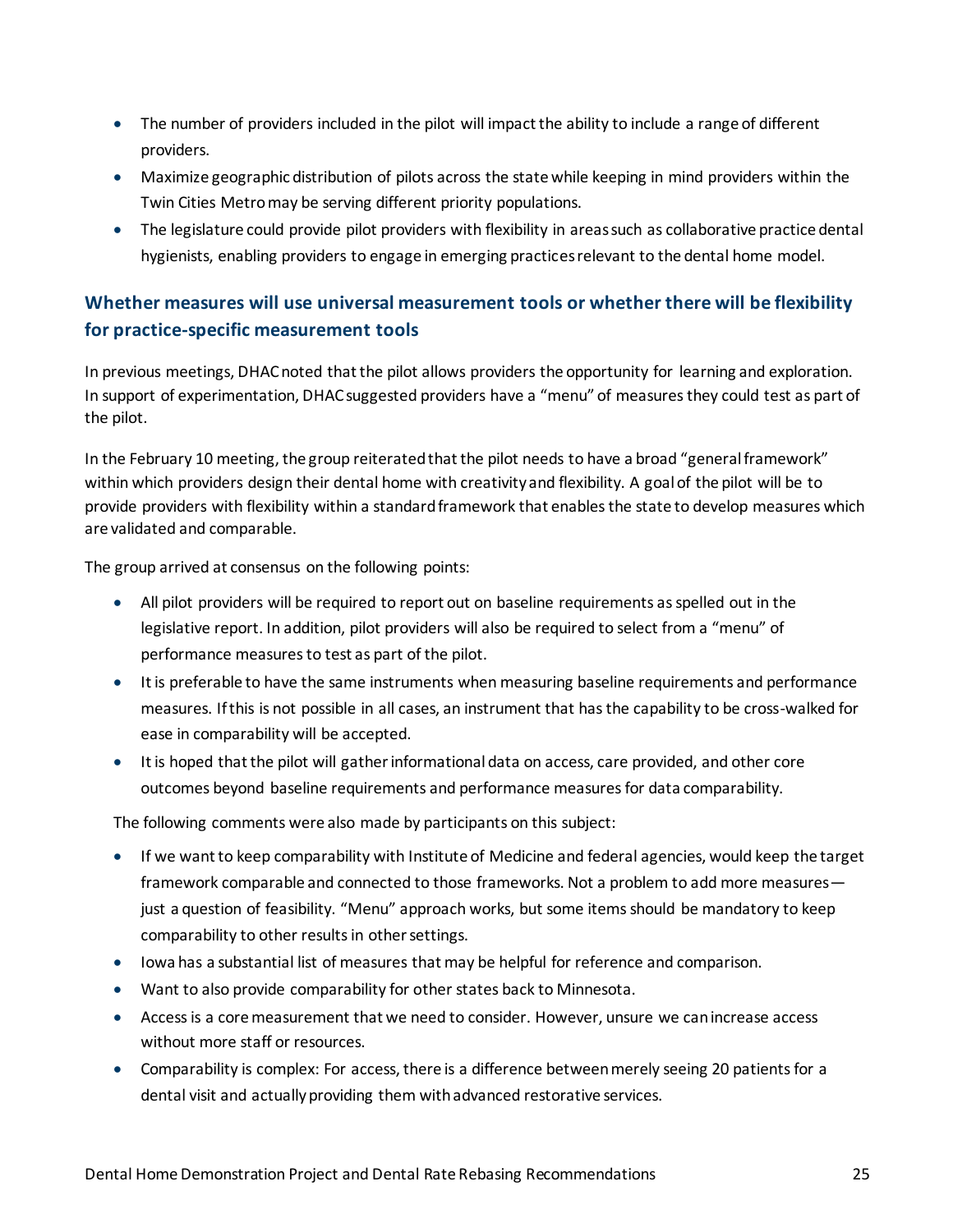- A lot of focus is on access. Access per se from a research perspective is nothing without an improvement in outcomes. We provide access in order to do something; we want to demonstrate that access did something to the patient. NIH tool for example looks at oral health outcomes.
- We don't have consistent, reliable tools right now. The pilot might be an opportunity to develop the right tools to measure things like access and oral health outcomes.
- The pilot will need to assess the validity of measures, including for different patient populations.

### **How data collection will work between providers, DHS, and MCOs**

In previous meetings, DHAC discussed that the dental home pilot will need to develop deeper partnership across providers, DHS, and MCOs to support data collection. Some existing data are readily available, such as claims data—yet these data also have clear limitations.

In the February 10 meeting, the group arrived at consensus regarding use of the pilot to incentivize providers, DHS, and MCOs to participate in convening activities and share data.

The following comments were also made by participants on this subject:

- DHS may need additional appropriation to do more data sharing and analytics.
- MCOs should be encouraged via DHS contracting to engage in projects and share data and information.
- In other arenas, DHS, MCOs, health care homes all come together and work through some of these things. Learning from these other settings, create a similar structures and incentives for collaboration as part of the dental home pilot.
- The desire to look to other clinical settings to find a 'usability questionnaire' or other tool that could be applied in a dental home setting.

### **Pilot design and operations, including timeline and stages**

In previous meetings, DHAC discussed that the dental home pilot will likely occur in multiple stages. Early stages will be structured as a grant and focus on data collection to develop and validate measures. Potential later stages could be structured to focus on value-based incentives based on the measures developed in earlier stages.

On February 10, the group arrived at consensus on the following points:

- Timeline
	- o There will need to be an initial period for feedback and input in fall 2022
	- o Contracting will likely begin in early 2023, followed by time to work out details of measurement with participating providers
	- $\circ$  Patient-facing aspects of the pilot could begin in July 2023, and last for around 3 years for the initial measurement period. This timing may vary by provider as some pilots might move towards later-stage evaluation of value-based payments earlier than others.